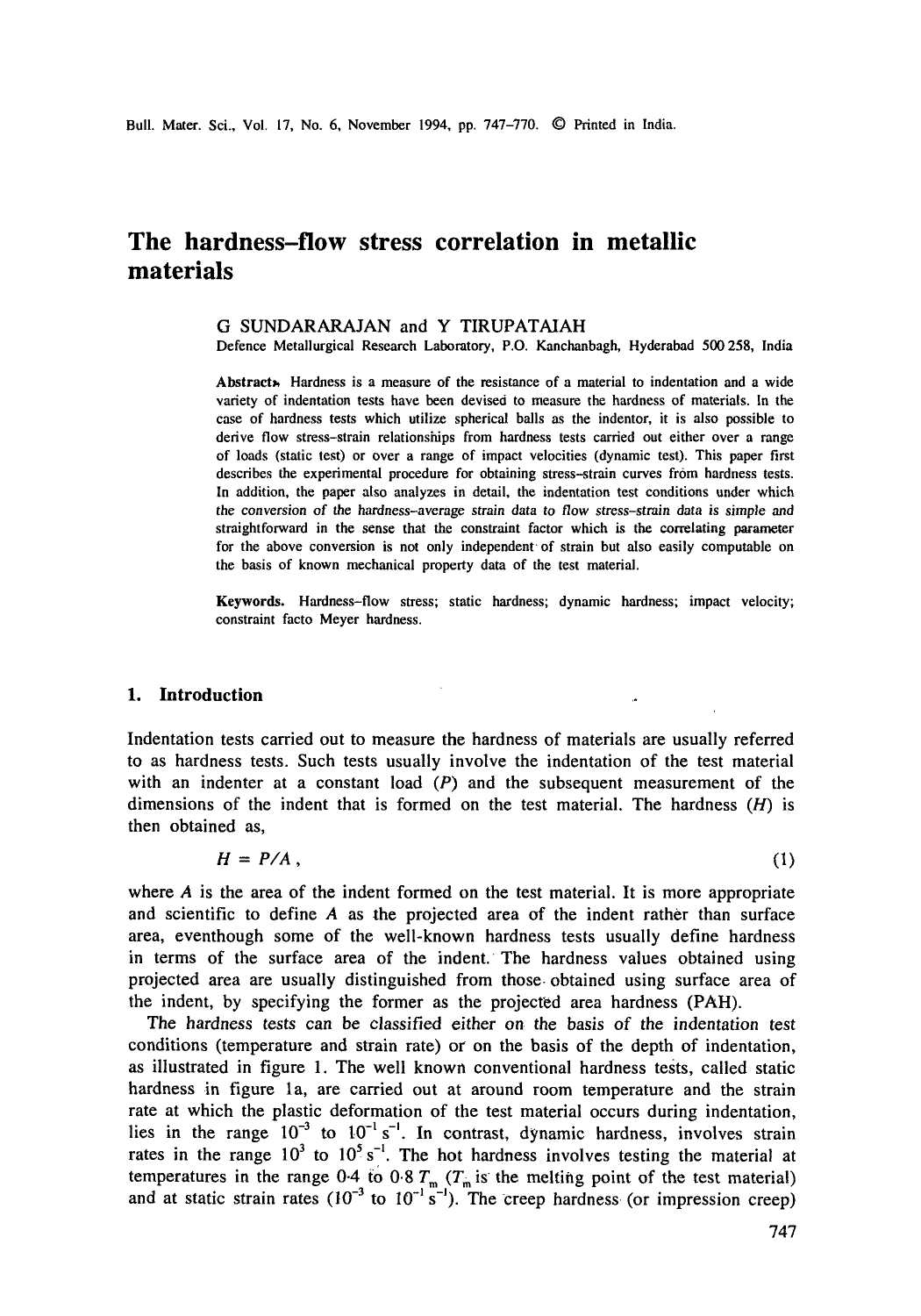

Figure 1. The classification of hardness tests on the basis of indentation test conditions (a) and depth of indentation (b).

is time dependent and is usually carried out for long times at temperatures above  $0.4 T<sub>m</sub>$  and at strain rates below  $10<sup>5</sup>$  s<sup>-1</sup> or so. All the hardness tests described above generally use indentation loads well in excess of 100g and are classified as macrohardness tests. In such tests, the depth of indentation lies in the range 100 to a few thousand micrometers, as indicated in figure lb. The microhardness tests wherein the indentation load lies in the range 1 to  $100 g$ , are characterized by depth of indentation in the range 1 to  $100 \mu \text{ms}$ . The nanohardness tests, wherein the test material is indented only up to a depth of 100 nm or less (figure lb), represents the extreme case. Finally, the ultra microhardness tests, span the range in between that of nano and microhardness tests.

Apart from determining the hardness, the hardness tests can actually be used to obtain the plastic flow stress  $(\sigma)$ -plastic strain  $(\epsilon)$  behaviour of materials (Tabor 1951; O'Neill 1967; Sundararajan and Shewmon 1983). The conditions under which the determination of the  $\sigma$ - $\varepsilon$  curve using a hardness test becomes attractive, are listed below.

(i) The hardness test is a simple test and further requires samples having simple shapes. Thus, either when the sample size is limited because of the process technology involved or when the number of materials to be tested is large, the use of hardness test to obtain the  $\sigma$ - $\varepsilon$  curve proves very effective.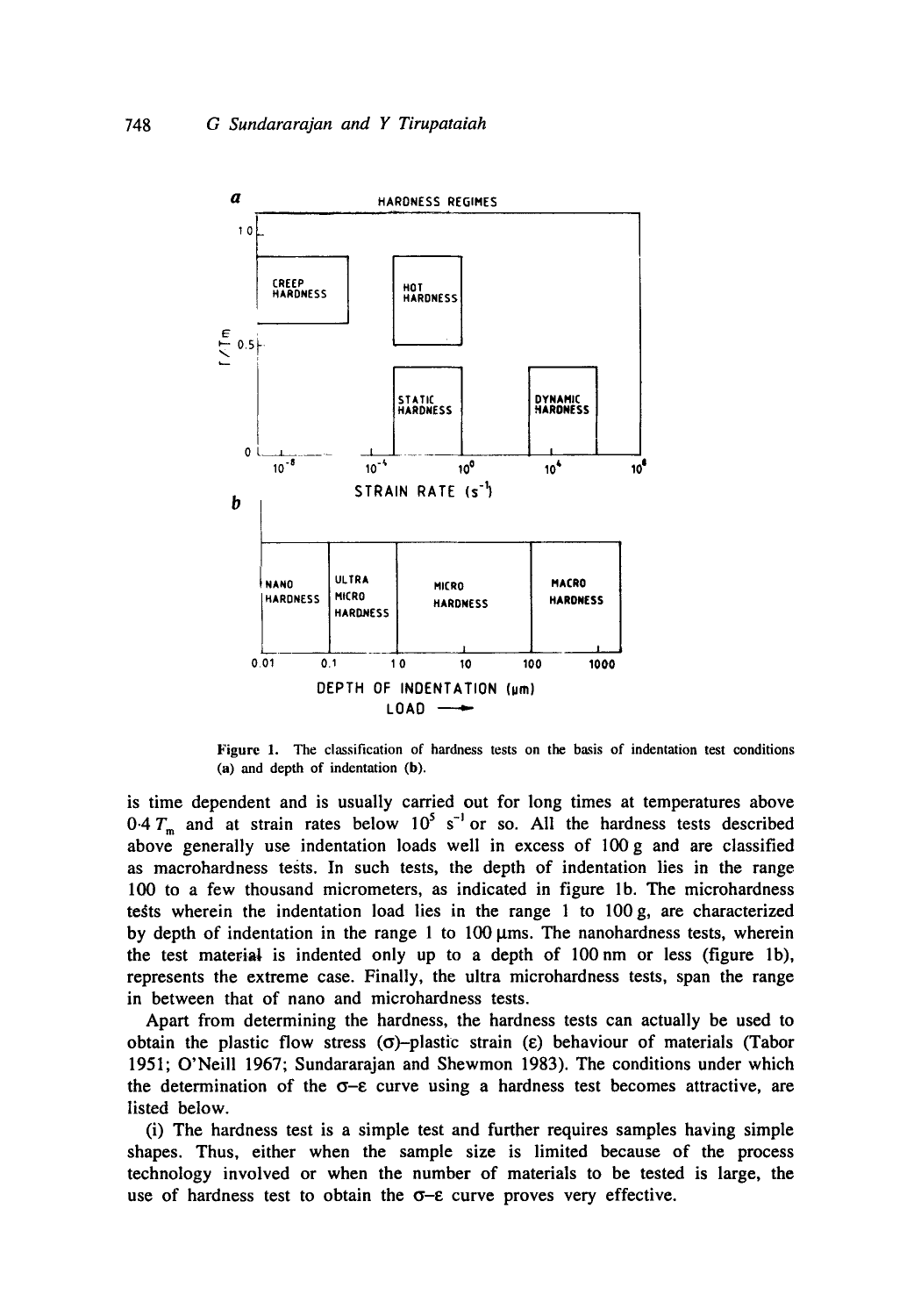(ii) A number of engineering components are currently being coated with a variety of materials in order to improve their durability in service. The hardness test provides the only means to estimate the  $\sigma$ - $\varepsilon$  behaviour of the coatings since by adjusting the indentation load, it can be ensured that only the coating is sampled during the hardness test. In this respect, the nano and ultra mierohardness tests have proved extremely useful.

(iii) In the case of very brittle materials like ceramics, hardness test can be utilized to generate  $\sigma$ - $\epsilon$  curves since the presence of a substantial hydrostatic compressive stress during indentation postpones fracture to larger strains.

The conversion of hardness to flow stress, at a given constant strain, requires prior knowledge about the constraint factor  $(C)$ . C is defined as,

$$
C = H(\varepsilon)/\sigma(\varepsilon), \tag{2}
$$

where H and  $\sigma$  are the hardness and flow stress at the same strain. A primary requirement for  $C$  is that it should be independent of strain. The present paper is concerned with providing a brief overview of the test and validation procedures involved in the determination of hardness-strain curves of metallic materials and their subsequent transformation to flow stress-strain curves. In particular, the *test*  conditions under which the hardness test data can be effectively utilized for estimating the flow stress, is also highlighted.

## **2. Hardness-strain relationship**

#### *2.1 Introduction*

During the indentation test, a plastic zone is formed underneath the indenter as illustrated in figure 2a. Within the plastic zone, there exists a plastic strain gradient (see figure 2b). The plastic strain which is maximum at the indenter-sample interface decreases continuously with increasing depth from the sample-indenter interface and ultimately reaches zero at the elastic-plastic boundary (figure 2b). Thus, an average or representative strain  $(\varepsilon_{av})$  can be assigned to the plastic zone. In the case of spherical indentors, the magnitude of  $\varepsilon_{av}$  is determined by the dimensions of the indent formed while for conical and pyramidal indentors, the included angle of the indentor determines  $\varepsilon_{av}$  (Johnson 1985). Therefore, it follows that while the Vickers indentor induces a constant average strain of 8% ( $\varepsilon_{av} \approx 8\%$ ) irrespective of the load applied, in the case of spherical indentor the magnitude of  $\varepsilon_{av}$  depends on indent dimensions and hence on the applied load.

## 2.2 *Test procedure*

From the above discussion it is clear that a hardness  $(H)-\varepsilon_{av}$  relationship can be obtained only if spherical indentors are used. Therefore, a conventional Brinell hardness machine is usually utilized to obtain the  $H-\varepsilon_{av}$  relationship. Tungsten carbide (WC) balls of diameter 5 and 10 mm and test loads in the range 250 to 3000 kg are usually utilized for conducting the test. Flat specimens, 25 mm wide, 75 mm long and 15 mm thick and polished with emery paper to 600 grit size are used as the test samples for indentation.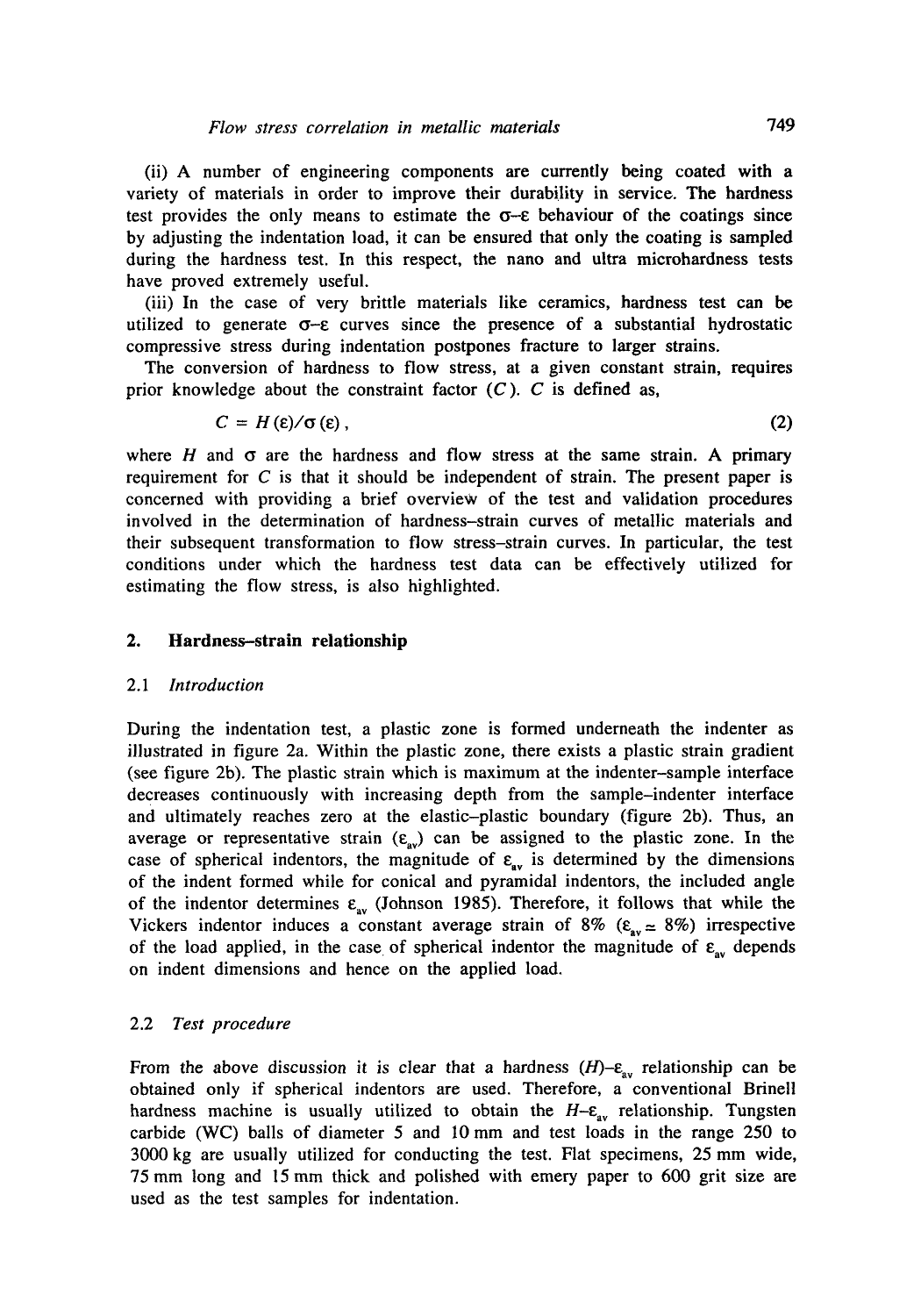

Figure 2. A schematic diagram illustrating the plastic zone formed beneath the indentation (a) and the plastic strain gradient within the plastic zone (b).

The indentation tests are carried out over a range of loads  $(L)$  and the diameter of the indent  $(W)$  so formed is measured using either an optical microscope or using a surface profile measuring equipment. The hardness  $(H<sub>s</sub>)$  is then obtained as,

$$
H_s = 4L/\pi W^2. \tag{3}
$$

The most well-known expression for the average strain in the plastic zone  $(\varepsilon_{av})$ , due to Tabor (1951), is given as,

$$
\varepsilon_{av} = 0.2 \left( \frac{W}{D} \right). \tag{4}
$$

In (4), *D* represents the ball diameter.

From (3) and (4) it is obvious that if the indentation tests are carried out over a range of loads, the hardness value can be obtained over a range of average strains. Thus, the  $H_s$ - $\varepsilon_{av}$  relationship can be obtained.

The same concepts described above can be readily extended to the case wherein *a WC* ball impacts the test sample at considerable velocities (10 to 200m/s) to obtain the dynamic hardness  $(H_d)-\varepsilon_{av}$  relationship. In the case of dynamic hardness experiments, indents of increasing dimensions (and hence increasing  $\varepsilon_{av}$ ) are easily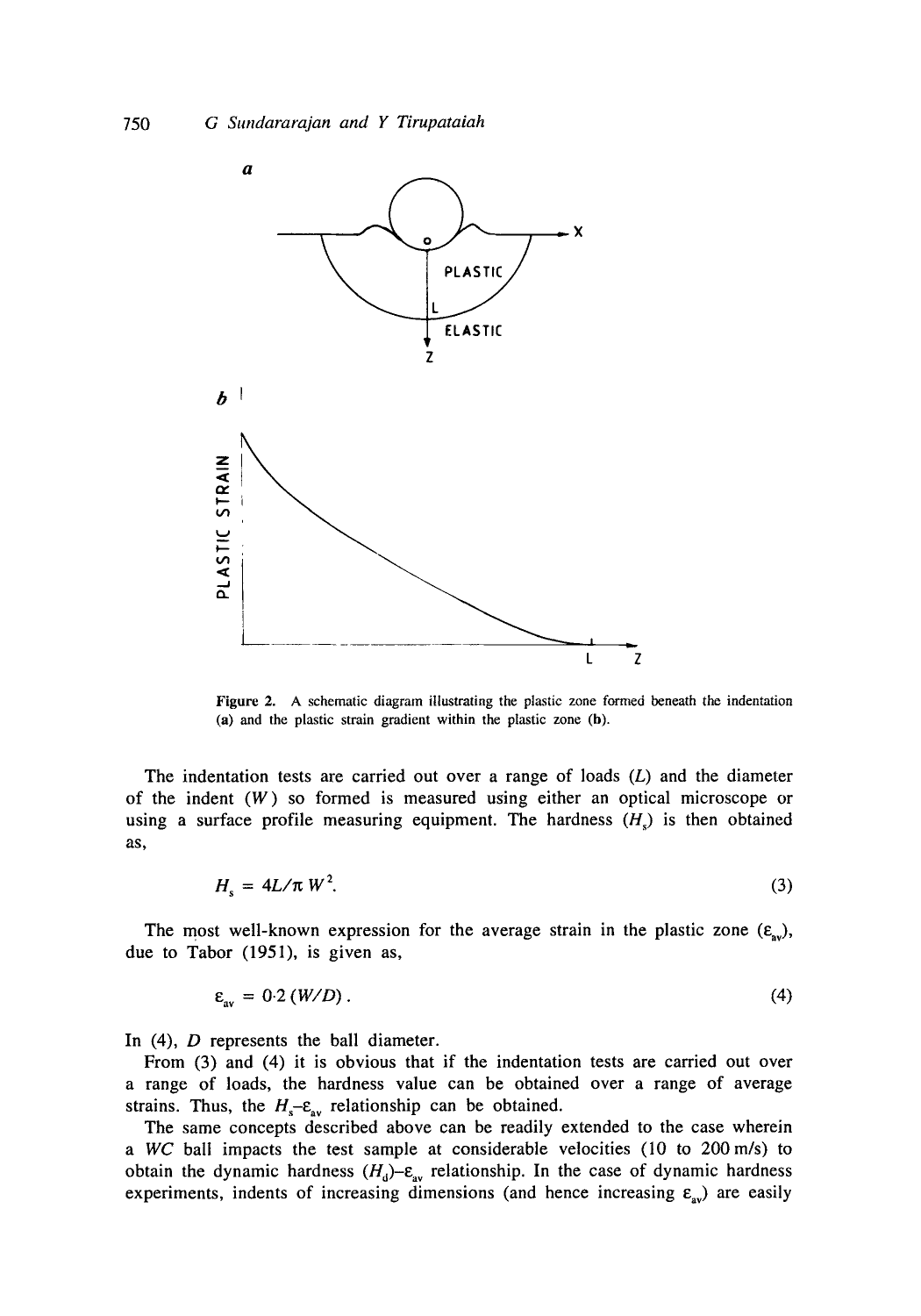obtained by impacting the sample with *WC* balls over a range of impact velocities. The value of  $H_d$  is obtained as (Tirupataiah and Sundararajan 1991a),

$$
H_a = 0.5 \, \text{mv}^2 \, (1 - e^2) / V_c \,, \tag{5}
$$

$$
V_c = \pi d^2 r (1 - (d/3r)),
$$
 (6)

$$
d = r \left[ 1 - (1 - (W^2/4r^2))^{1/2} \right]. \tag{7}
$$

In (5) to (7), m is the mass of ball, v the impact velocity, e the coefficient of restitution (see Tirupataiah *et al* (1990) for more details),  $V_c$  the indent volume, r the ball radius, W the indent diameter and  $d$  the maximum indent depth during impact. The average strain  $(\varepsilon_{av})$  is determined by (4) given earlier even under dynamic impact conditions. Thus, using (4) to (7),  $H_d$ - $\varepsilon_{av}$  relationship can be obtained for a given test material.

The major difference between the dynamic and static hardness tests (i.e.  $H_d$  and  $H<sub>c</sub>$ ) lies in the fact that the strain rate at which the plastic deformation occurs in the plastic zone (in the sample) during the two tests are vastly different. While the strain rates are around  $10^{-3}$  to  $10^{-2}$  s<sup>-1</sup> in the static tests, the corresponding strain rates in the dynamic tests lie in the range  $10<sup>3</sup>$  to  $10<sup>4</sup>$  s<sup>-1</sup> (Tirupataiah *et al* 1991a). The strain rates are thus 6 orders of magnitude higher during dynamic indentation as compared to static indentation.

## 2.3 *Results*

The variation of dynamic and static hardness with average strain, as obtained using the techniques described in § 2.2, are illustrated for Cu and Cu alloys, iron and steel and Ni and Ni base alloys in figures 3, 4 and 5 respectively. In all these figures, the filled circles represent the dynamic data while the unfilled circles correspond to the static data. For all the materials illustrated in figures 3-5 (i.e. Cu, Cu-Zn, Cu-AI, Fe, Hv 260 steel, Ni, Ni-20 Cr and MA 754 alloy) the dynamic hardness- $\epsilon_{av}$  curve clearly lies above the static hardness- $\epsilon_{av}$  curve pointing to the fact that the hardness of all these materials exhibit a positive strain rate sensitivity with regard to strength.

The ratio of dynamic to static hardness (i.e.  $H<sub>a</sub>/H<sub>s</sub>$ ) at a constant strain of 7% is presented in figure 6a for a number of metallic materials. In the case of pure metals like Al and Fe,  $H_d$  is more than twice  $H_s$  pointing to extreme strain rate sensitivity. In the case of the other materials, as can be noted from figure 6a,  $H_d$ is about 20 to 40% higher than  $H_s$ .

The dynamic and static hardness- $\epsilon_{av}$  curves are usually fitted to equations of the following form

$$
H_s = H_{\text{os}} \cdot \varepsilon_{\text{av}}^n \,, \tag{8}
$$

$$
H_{\rm d} = H_{\rm od} \cdot \mathbf{\varepsilon}_{\rm av}^n \,. \tag{9}
$$

In (8) and (9),  $H_{\text{os}}$  and  $H_{\text{od}}$  represent the static and dynamic hardness coefficients and  $n_d$  and  $n_M$  correspond to the dynamic and static strain hardening exponents respectively. The ratio  $H_{od}/H_{os}$ , for a number of metallic materials, is presented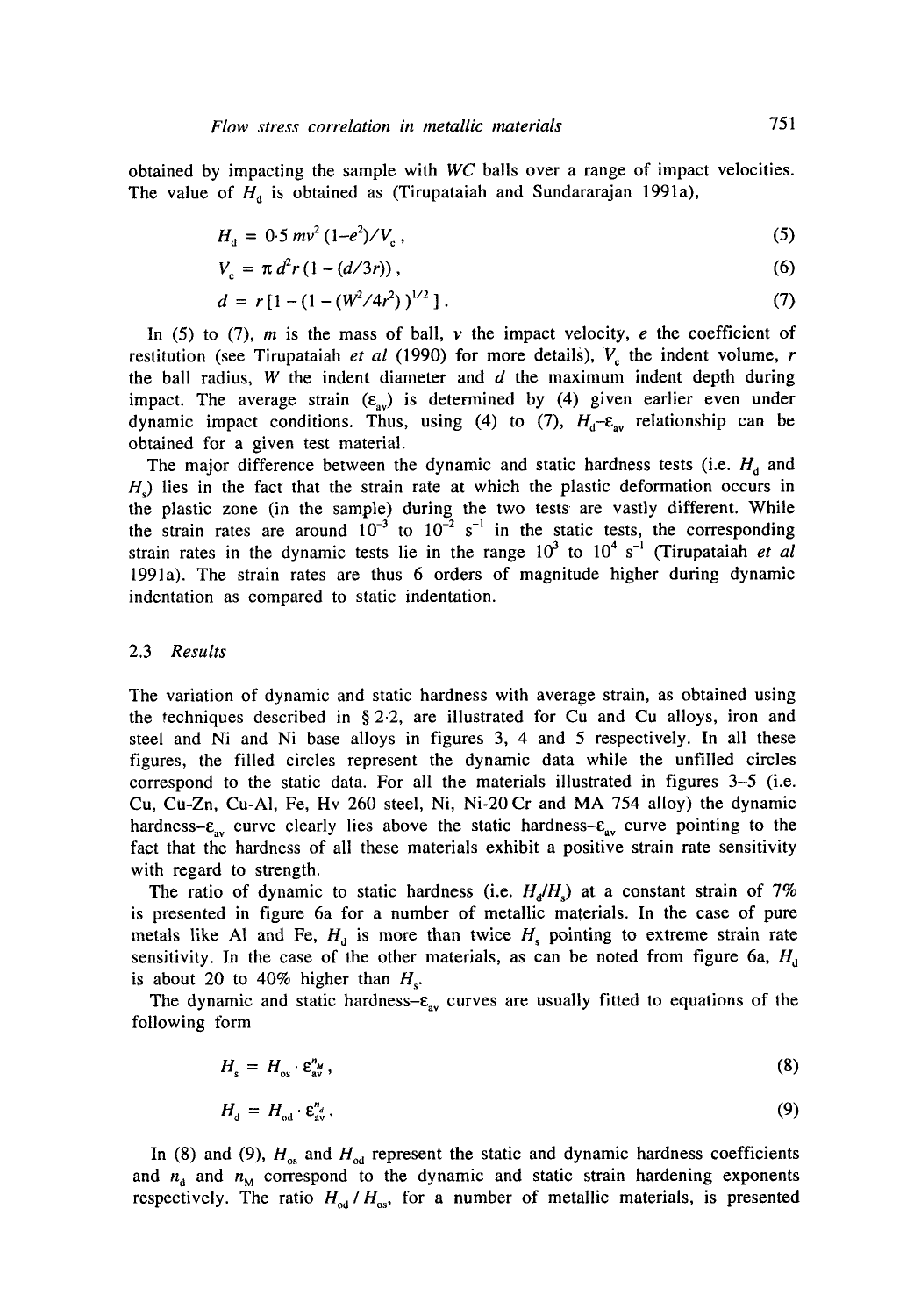

Figure 3. Variation of static and dynamic hardness as a function of average true strain

for Cu, Cu-20% Zn and Cu-5.3% AI alloys.

in figure 6b. The trend of the data is broadly similar to that of the ratio  $H_d/H_s$ (figure 6a). The only significant difference is that in the case of precipitation and dispersion hardened alloys like Al 7039 and MA 754, the ratio  $H_{od}/H_{as}$  < 1. Since,  $H_{\rm od}$  and  $H_{\rm os}$  are characteristic of material strength at large strains, the implication is that the positive strain rate sensitivity with respect to hardness disappears or even becomes negative at large strains.

In figure 7, the  $n_d$  and  $n_M$  values (defined by (8) and (9)) are compared for a variety of metallic materials. In the case of pure fcc metals like Ni and Cu,  $n_d > n_M$  and thus these materials exhibit increased strain hardening capability at dynamic strain rates. Solid solutions of fcc metals (Cu-Zn, Cu-A1, Ni-Cr and AI 7039 alloy) are characterized by nearly the same  $n_M$  and  $n_d$  values. In contrast, bcc metals (Fe) and dispersion strengthened alloys (MA 754) exhibit a lower strain hardening capability at dynamic strain rates, i.e.  $n_d < n_M$ . Pure Al, though a fcc metal, also behaves like a bcc metal most probably due to its high stacking fault energy (unlike Cu or Ni).

#### 2.4 *Assumptions and their validity*

2.4a *Tabor relation for average strain:* In the case of both the static and dynamic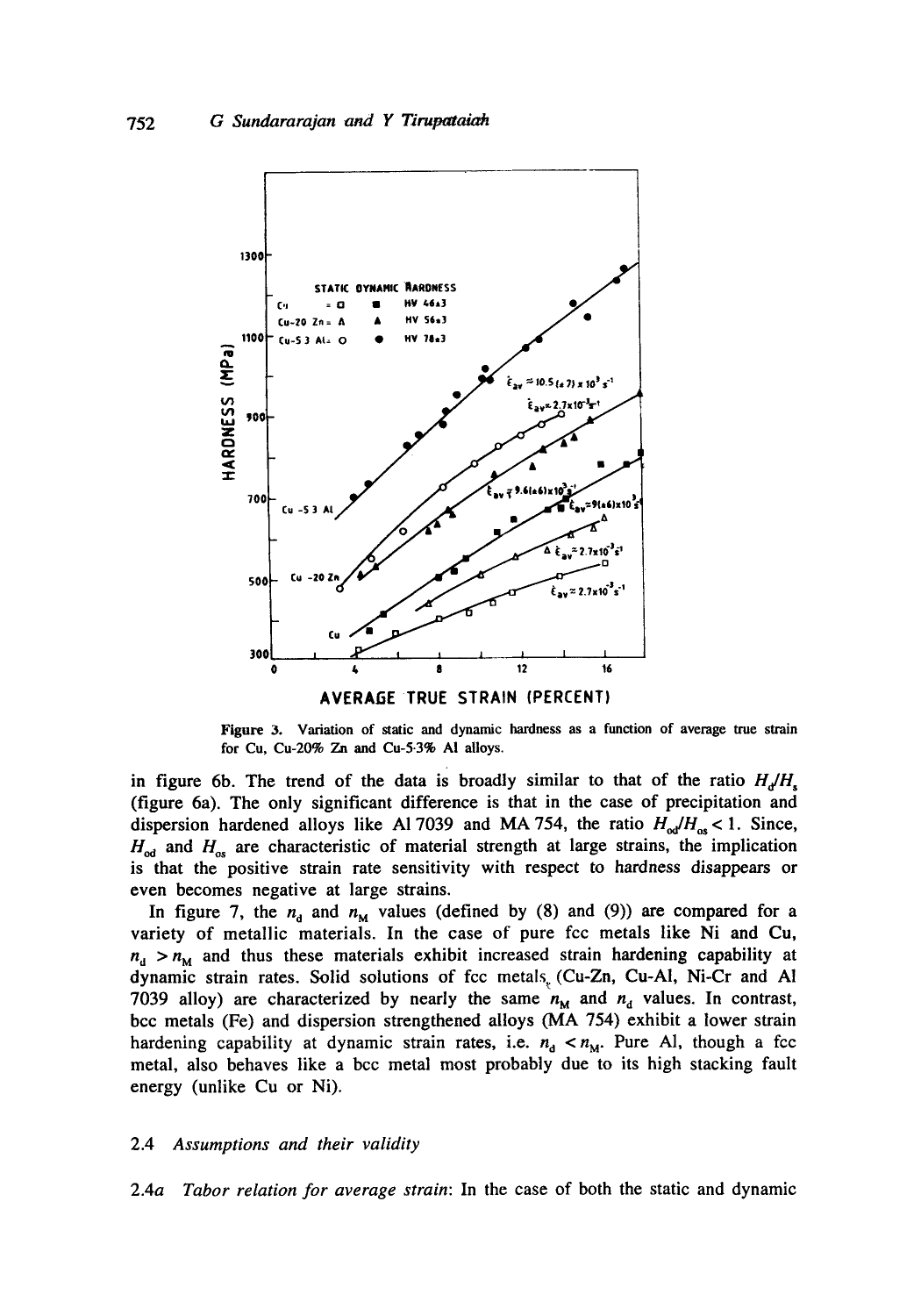

**Figure** 4. Variation of static and dynamic hardness as a function of average true strain tor iron and steel B1 (Hv 260).

hardness tests, a key assumption is that the Tabor relation (4) can be utilized for estimating the average strain  $(\varepsilon_{av})$  in the plastic zone formed underneath the indentor. The above assumption is shown to be valid, in this section on the basis of a simple energy-based analysis.

Assume the shape and size of the plastic zone formed beneath the indent, in the test material, as illustrated in figure 8. The plastic zone can be modelled with adequate accuracy as a hemisphere of radius  $\beta(W/2)$  (W, indent diameter). If we further assume the following constitutive equation for plastic flow,

$$
\sigma = K \varepsilon_{av},\tag{10}
$$

where  $\sigma$  is the flow stress,  $\varepsilon_{av}$  the plastic strain, K the strength coefficient and n the strain hardening exponent, then the energy dissipated in the plastic zone  $(E_{n})$ through plastic flow is obtained as (Tirupataiah and Sundararajan 1991b),

$$
E_{\rm pl} = (\pi/12) \,\beta^3 \, W^3 \, K \, \varepsilon_{\rm sp} / n + 1 \,. \tag{11}
$$

The energy expended by the indentor as it forms the indent  $(E_{ind})$  is given as (Tirupataiah and Sundararajan 1991b),

$$
E_{\rm int} = C \cdot K \, \varepsilon_{\rm av} \, (\pi \, W^4 / 32D) \,, \tag{12}
$$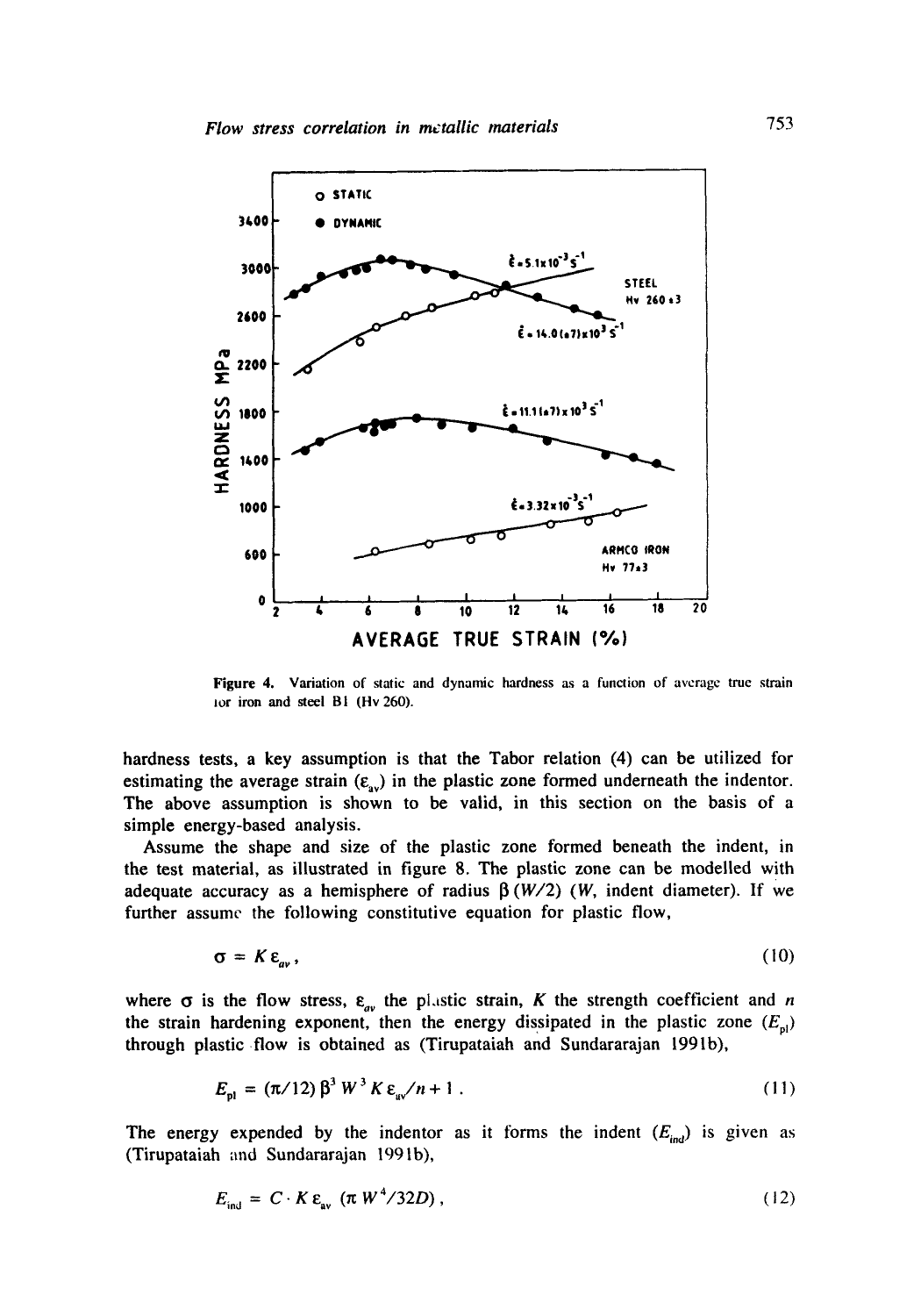

**Figure 5. Variation of static and dynamic hardness as a function of average true strain for Ni, Ni-20% Cr and MA 754 alloy.** 

where C is the constraint factor defined earlier  $(2)$ , D the ball diameter and the term within the brackets represents the indent volume. Since (11) and (12) should be equal to each other,  $\epsilon_{av}$  can be obtained as,

$$
\varepsilon_{av} = (3/8) [C (n+1)/\beta^3] (W/D).
$$
 (13)

It can be seen that (13) is identical to the Tabor relation (4) and in fact gives additional information on the parameters which have bearing on the numerical constant of 0.2 in (4). The main conclusion from the above analysis is that as long as the plastic zone scales as the indent diameter, the Tabor relation for  $\varepsilon_{av}$ should be valid.

In figure 9, the variation of the parameter  $\beta$  (=  $(L_1 + 0.5 W)/0.5 W = (L_2 + d)$ / 0.5 W, see figure 8) with  $\varepsilon_{av}$  is plotted for a large number of materials. The values of  $L_1$  and/or  $L_2$  were measured for each indent either through lip height measurements using surface profilometer or through microhardness--depth profiles carried out on surfaces sectioned perpendicular to and along the diameter of the indent (Tirupataiah and Sundararajan 1987). The filled and unfilled symbols represent the  $\beta$  values measured on dynamically and statically formed indents respectively. It is clear from figure 9 that  $\beta$  is, to a very good approximation, independent of both  $\varepsilon_{av}$  and the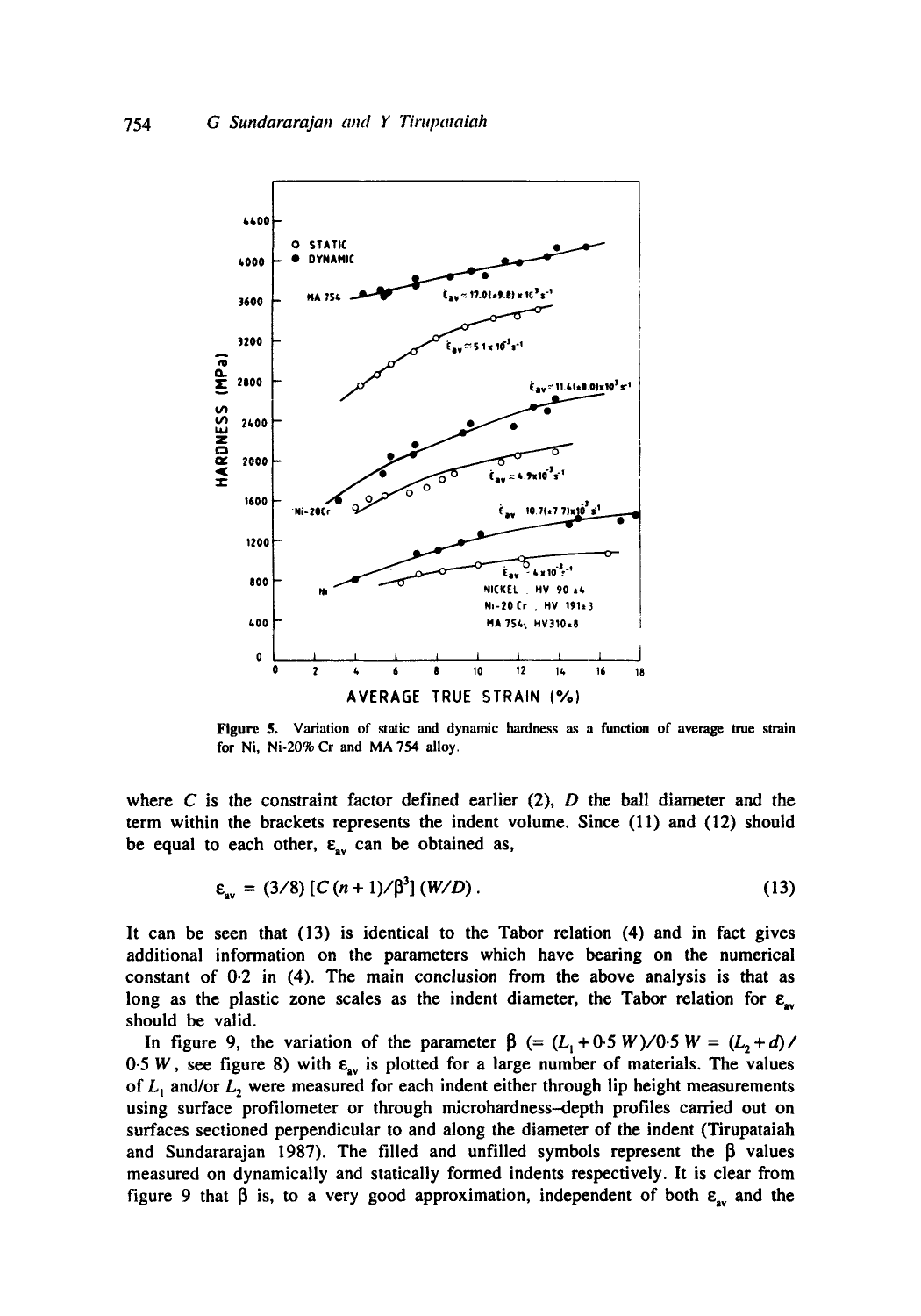

Figure 6. (a) The ratio of dynamic to static hardness  $(H<sub>d</sub>H<sub>s</sub>)$  at a constant strain of 7% for a number of metallic materials and (b) the ratio  $H<sub>o</sub>d/H<sub>os</sub>$  (defined by (8) and (9) in the text) for a number of metallic materials.

test material. Figure 9 thus demonstrates the validity of the Tabor relation for  $\varepsilon_{av}$  (4) under both static and dynamic indentation conditions.

2.4b *Negligible deformation of the ball:* Under static indentation conditions, it is well known that the ball hardness should be atleast twice the hardness of the test material, for a valid hardness test. In contrast, under dynamic indentation conditions, it is not clear as to how much harder the impacting ball should be in comparison to the hardness of the test material. To answer the question, a series of dynamic indentation tests were carried out with a variety of balls *(WC,* steel, ceramic and nylon) having a wide range of hardness (Hv 9 to Hv 2018) (Tirupataiah and Sundararajan 1990). A steel of hardness Hv 551 was used as the test material and indentations were carried out over a range of impact velocities. For each of the indentation tests carried out, the crater volume  $(V<sub>c</sub>)$ , dynamic hardness  $(H<sub>d</sub>)$  and average strain  $(\varepsilon_{av})$  were determined using (5), (6) and (4) respectively. The results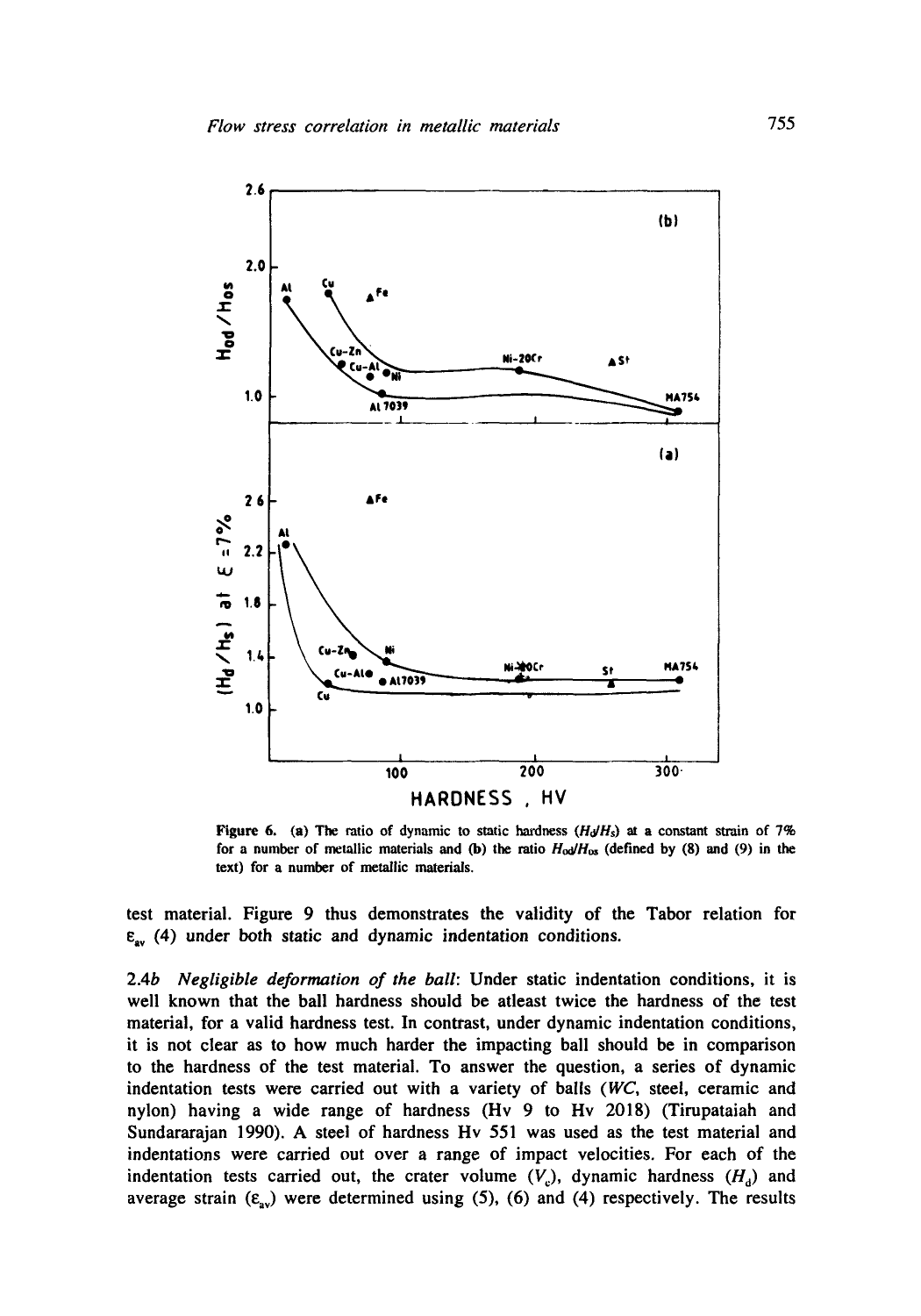

Figure 7. A comparison of static and dynamic strain hardening exponents  $(n_M$  and  $n_d$ respectively) for a number of metals and alloys.



Figure 8. A schematic diagram of the plastic zone with the various parameters defined.

are presented in figure 10. The variation of the normalized crater volume with the ratio of the hardness of the ball to that of the test material is illustrated in figure lOa for various constant values of kinetic energy of the impacting ball. Similarly, the ratio  $H_d$  (different ball) /  $H_d$  (WC ball) is plotted against Hv (ball) / Hv (test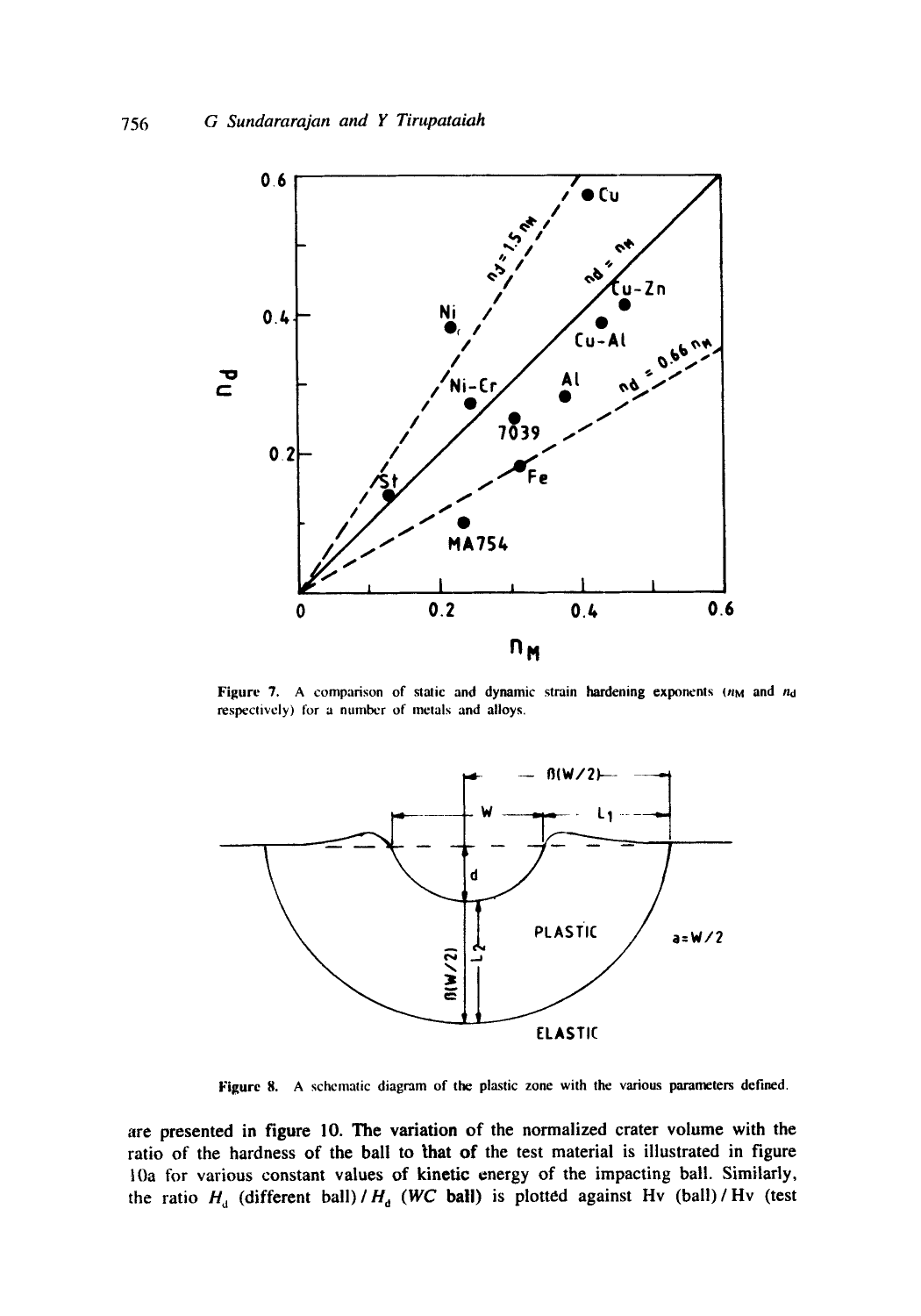

**Figure 9.** The variation of the normalized plastic zone size  $(\beta)$  with average strain  $(\epsilon_{av})$ **for a number of materials. The filled and unfilled symbols represent dynamic and static indentation data respectively.** 

material) in figure 10b at various constant levels of  $\varepsilon_{av}$ . It is clear from both the **figures 10a and b that if the hardness of the ball is less than about 1.5 times the hardness of the test material, the crater volume shows a decrease and correspondingly**   $H<sub>a</sub>$  shows a dramatic increase with decreasing hardness ratio. Such a trend in data **is consistent with the ball undergoing plastic deformation during indentation. Thus, it can be concluded that the rule of thumb valid for static hardness tests, viz. that the hardness of the ball should be atleast twice the hardness of the test material, is equally valid for dynamic hardness tests.** 

#### **3. Flow stress-strain relationship**

## *3.1 Introduction*

**In the last section, the procedure for obtaining the hardness-strain relationship in**  the case of metallic materials was described. The transformation of  $H_{-\varepsilon_{av}}$  curves to flow stress  $(\sigma)$ -strain  $(\varepsilon)$  curves requires information on the constraint factor (C) described earlier (2). The relationship between the  $H-\epsilon_{av}$  and  $\sigma-\epsilon$  curves is schematically illustrated in figure 11. Thus,  $H$  and  $\sigma$  are related to each other, at **a given strain (¢) given below** 

$$
H\left(\varepsilon\right) = C\,\sigma\left(\varepsilon\right). \tag{14}
$$

**Ideally, C should be independent of strain for a given material as shown in figure 11. Further, if C is also reasonably independent of the test material properties,**  then a constant value for  $C$  can be used to convert the  $H$ - $\varepsilon$  curve of any material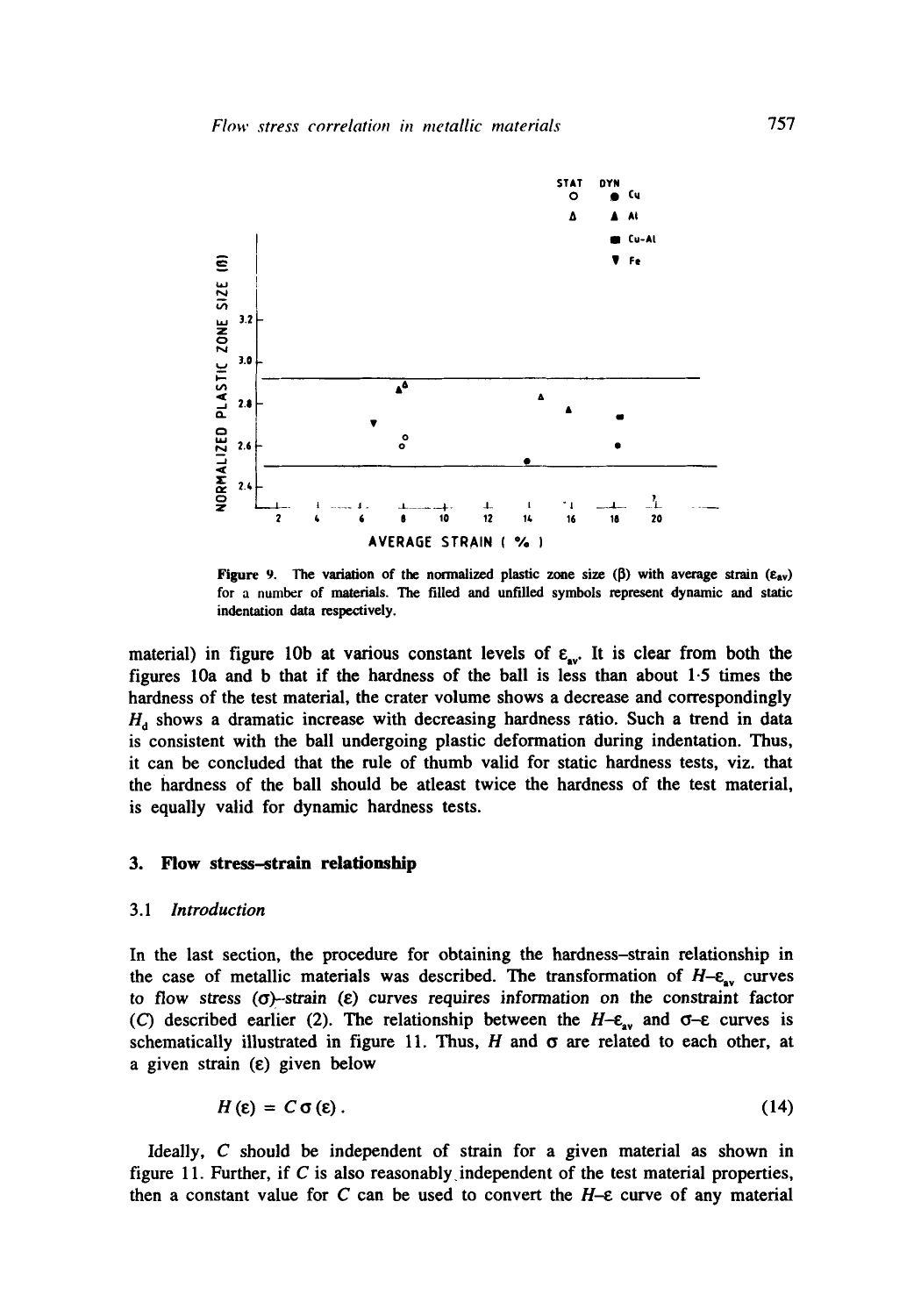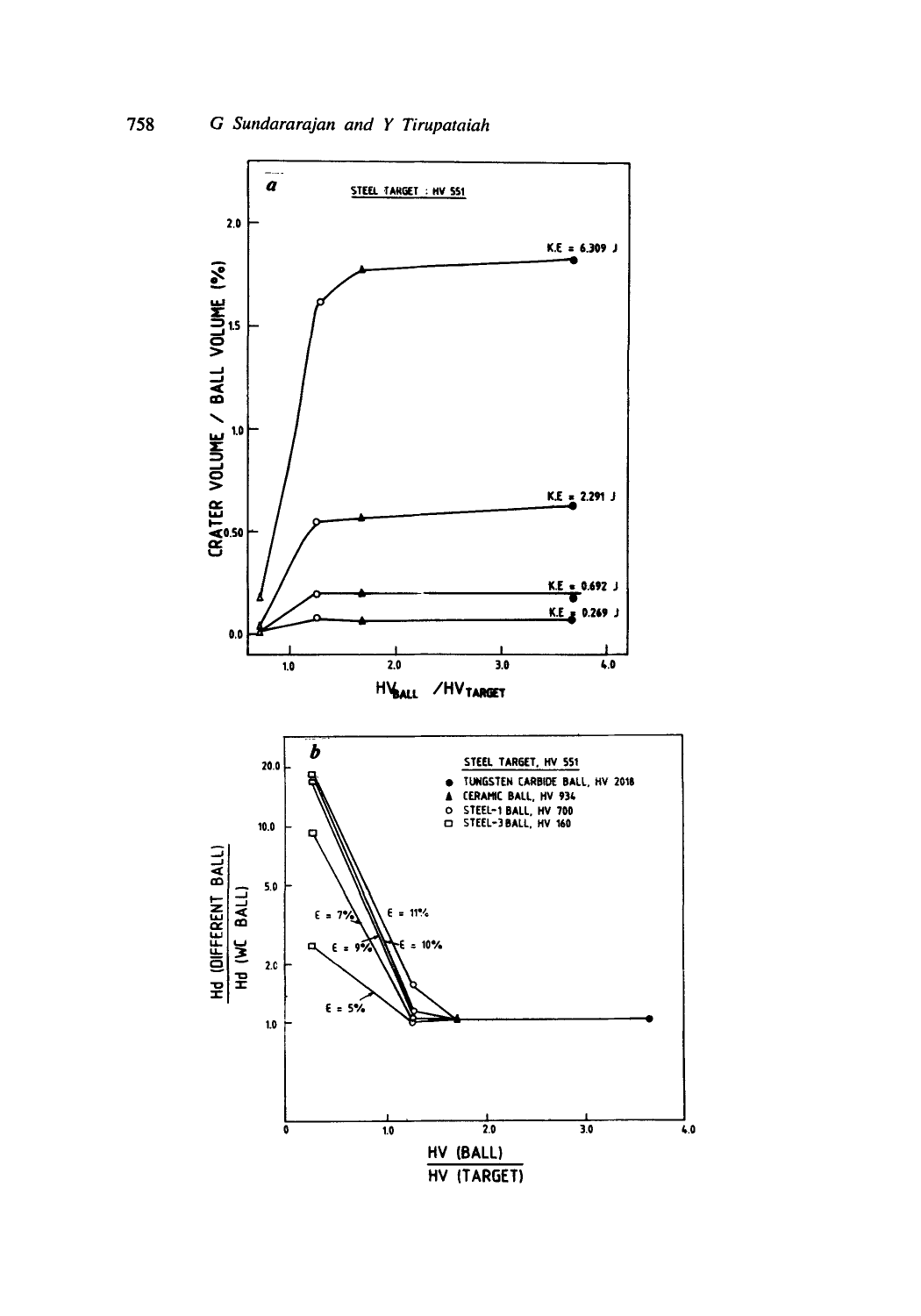to the corresponding flow stress-strain curve. In fact, many of the investigators have made such an assumption and have utilized a value in the range 2.8 to 3 for C (Francis 1976). But as will be shown subsequently, C is not really independent of the test material properties and further under certain indentation conditions, C is also a function of strain. Therefore, it is important that the indentation test conditions under which the concept of the constraint factor can be effectively utilized to obtain  $\sigma - \varepsilon$  curves, be clearly defined and demarcated.

### 3.2 *Experimental determination of C*

To investigate the dependence of the constraint factor  $(C)$  on strain and test material properties, C has to be experimentally determined through independent hardness and tensile/compression tests on the same material. As illustrated in figure 11, if H<sub>r</sub>-e<sub>rr</sub> curve is determined using hardness test and the  $\sigma$ - $\varepsilon$  relation through tensile or compression tests, C can be determined at different constant levels of strain.

Figures 12 and 13 illustrate the experimental  $H_s-\varepsilon_{av}$  and  $\sigma-\varepsilon$  curves in the case of copper and iron respectively. In these figures, the full line joining the unfilled circles represent the  $H_{s}-\varepsilon_{av}$  curve while the full line and the dashed line represent the compressive and tensile  $\sigma - \varepsilon$  curves respectively. As to be expected, the tensile and compressive  $\sigma - \varepsilon$  curves lie very close to each other. In the same figures 12 and 13, the filled circles represent the  $\sigma$  points obtained by dividing H, by C where C equals 2.42 for Cu and 2.61 for iron. It is clear that the  $\sigma$  values obtained by assuming a constant value for C, independent of strain, correspond very well with the  $\sigma - \varepsilon$  curves obtained from tensile and compression tests.

#### 3.3 *Constraint factor and strain*

In the case of copper and iron, the constraint factor  $(C)$  appears to be independent of strain as can be noted from figures 12 and 13. However, the above assumption does not hold for a number of test materials as can be observed from figures 14, 15 and 16. In each of these figures, C is plotted as a function of  $\varepsilon_{av}$ . In the case of Cu, Cu-Zn and Cu-Al alloys,  $C$  is independent of strain (figure 14). In contrast, in the case of steels (figure 15),  $C$  increases with increasing strain at low strains but becomes independent of strain at large strains. In the case of an A1 7039 alloy,  $C$  is independent of strain when the alloy is tested in the solution treated condition (figure 16c). However, in the aged and overaged conditions, C increases with strain at low strains and then becomes a constant (figures 16a and b).

On the basis of the  $C-\varepsilon$  behaviour illustrated in figures 14 to 16, a transition strain ( $\varepsilon_{tr}$ ) can be defined. For  $\varepsilon < \varepsilon_{tr}$ , C increases with increasing strain while for  $\varepsilon \ge \varepsilon_{w}$ , C is independent of strain. The above transition behaviour is related to the

Figure 10. (a) The variation of crater volume normalized by the ball volume as a function of the ratio ball hardness to target hardness for a steel target at four different constant kinetic energy values and (b) the variation of dynamic hardness of steel target obtained using different balls normalized by the dynamic hardness obtained using *WC* ball, as a function of the ratio of the ball hardness to target hardness, for *WC,* ceramic, steel 1 (Hv 700) and steel 3 (Hv 160) balls.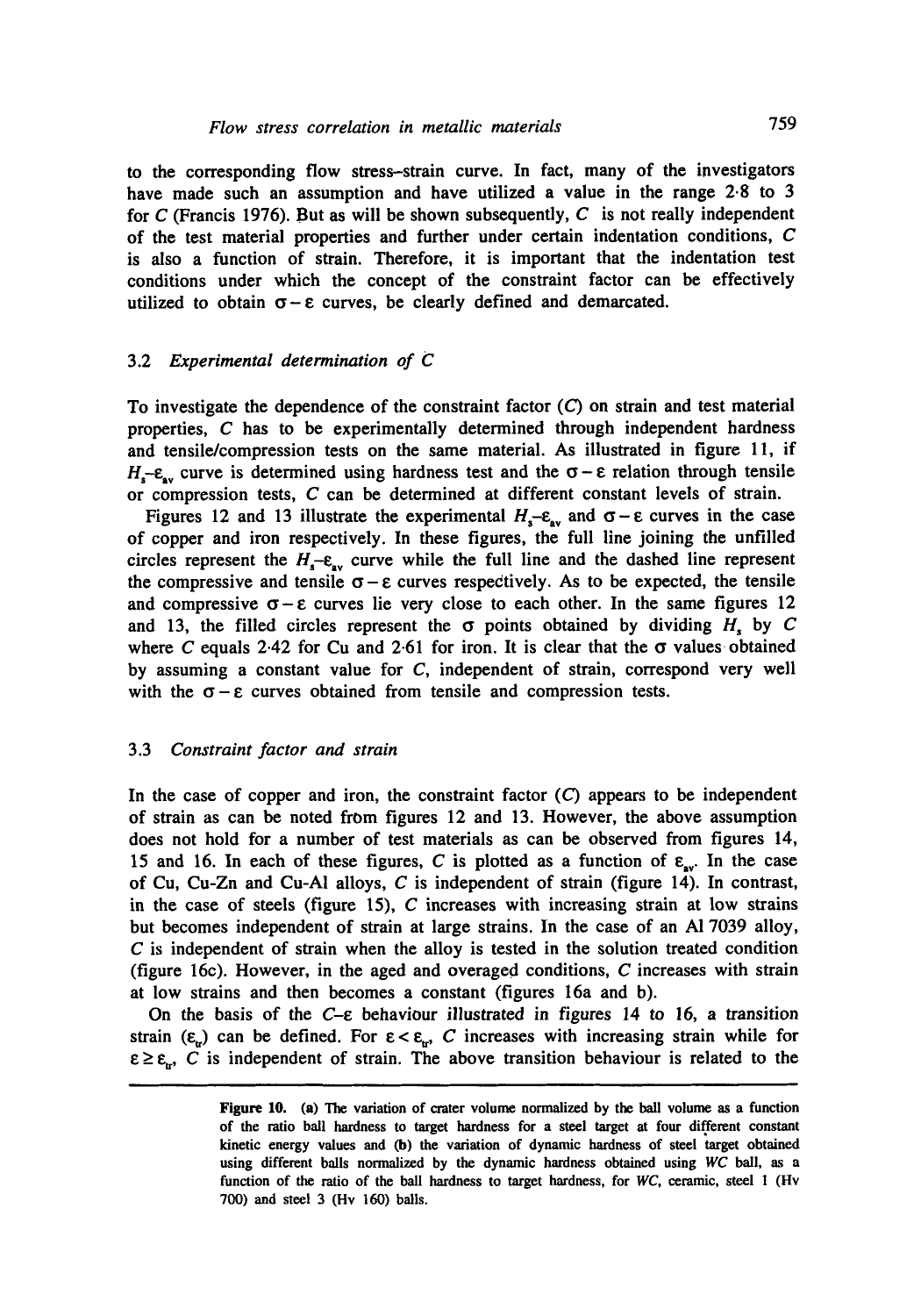

**Figure 11.** A schematic diagram illustrating the relationship between the  $H$ - $\varepsilon_{av}$  and the  $\sigma - \varepsilon$  curves through the constraint factor  $(C)$ .

**transition of the valid indentation model from the elastic-plastic model at low**  strains  $(\epsilon < \epsilon_{\rm w})$  to the fully plastic model at large strains  $(\geq \epsilon_{\rm w})$ . An expression for the above transition strain  $(\varepsilon_{\rm tr})$  can be obtained as (Tirupataiah and Sundararajan **1991b),** 

$$
\varepsilon_{\rm tr} = \left(9 \, K/E_{\rm e}\right)^{1/1-n}.\tag{15}
$$

In (15), K and n are defined by (10) and  $E_e$  is the effective modulus of the **indenter-test material system and is given as,** 

$$
E_{\rm c} = E E_{\rm b} / [E (1 - V_{\rm b}) + E_{\rm b} (1 - V^2)], \qquad (16)
$$

**In (16), E and v are the elastic modulus and Poissons ratio respectively of the**  test material while  $E<sub>b</sub>$  and  $v<sub>b</sub>$  are the corresponding values for the ball material.

**To conclude, as long as the average strain introduced in the plastic zone exceeds**   $\epsilon_{r}$ , it is reasonable to assume a strain independent value for C.

### **3.4** *Constraint factor and material properties*

**In the last section it has been shown that for any test material, an appropriate**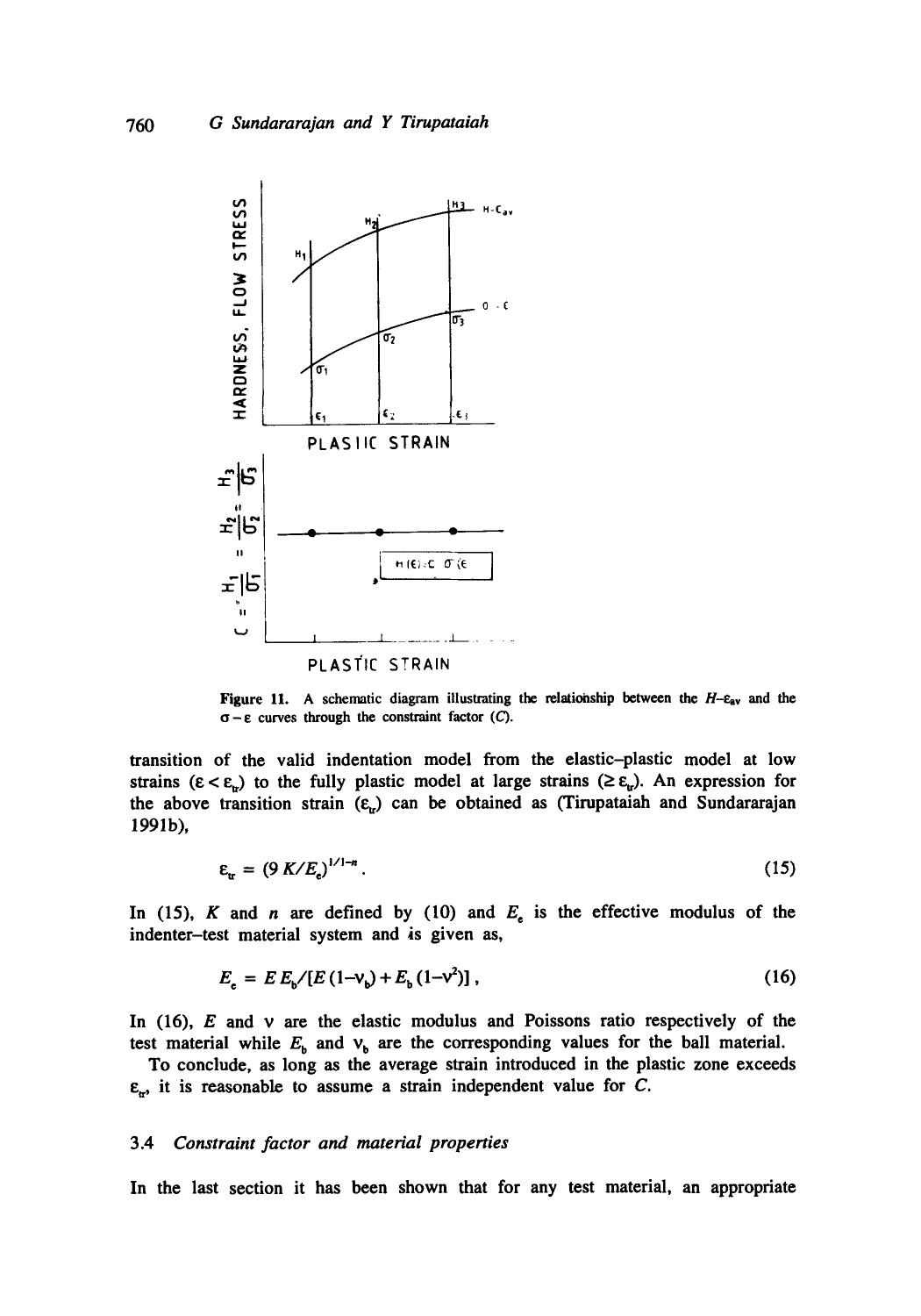

Figure 12. The experimental  $H_s$ - $\varepsilon_{av}$  and  $\sigma - \varepsilon$  curves for copper. The filled circles represent the  $\sigma$ - $\varepsilon$  data derived from  $H_s$ - $\varepsilon_{av}$  curve.



Figure 13. The experimental  $H_s-\varepsilon_{av}$  and  $\sigma-\varepsilon$  curves for iron. The filled circles represent the  $\sigma$  -  $\varepsilon$  data derived from  $H_s$ - $\varepsilon_{av}$  curve.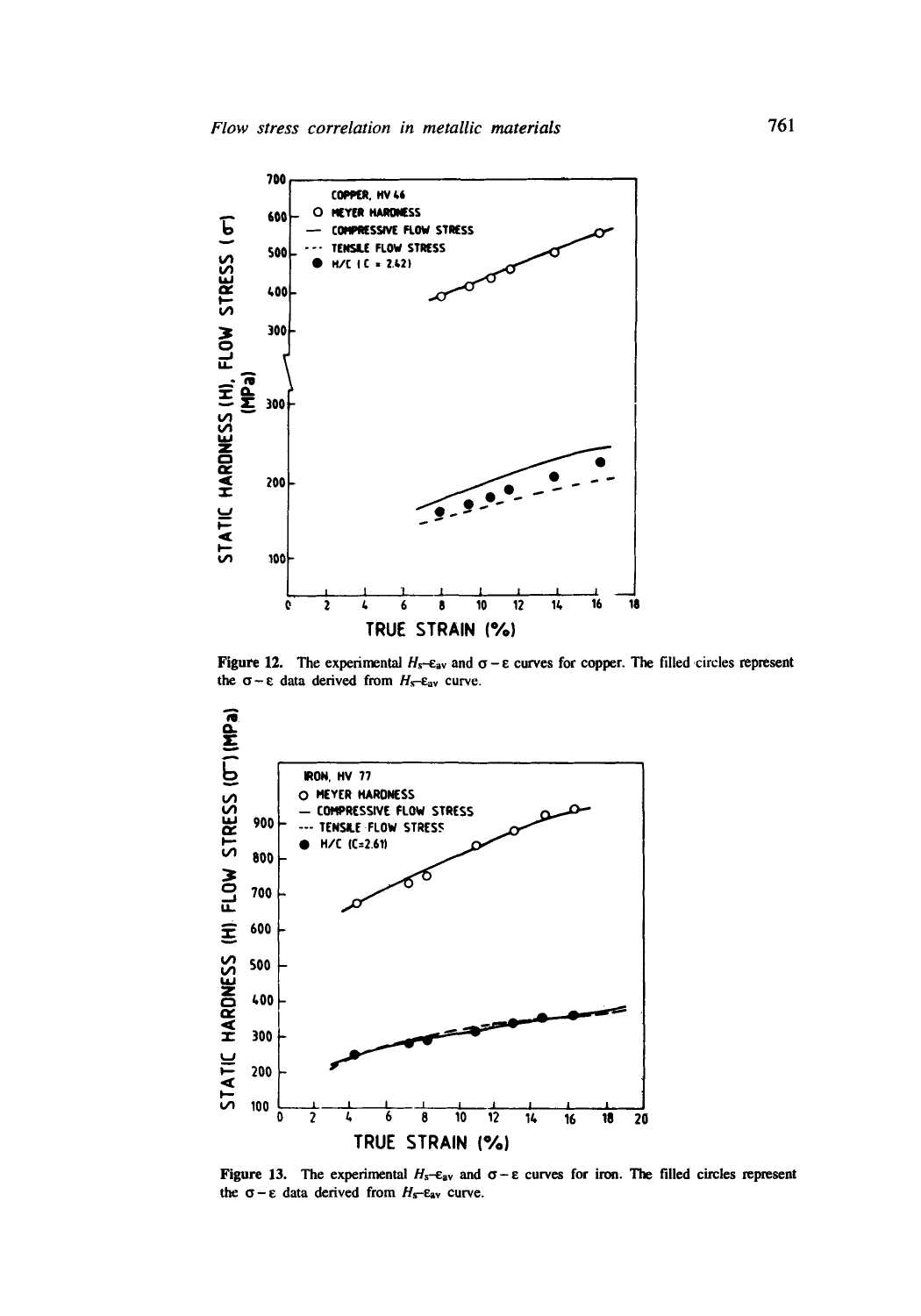

Figure 14. The variation of constraint factor with average true strain: (a) copper, (b) Cu-Zn **alloy and (c) Cu- AI alloy.** 



**Figure 15. The variation of constraint factor with true strain: (a) iron, (b) steel, Hv 260; (c) steel, Hv 425; and (d) steel, Hv571.** 

strain regime ( $>\varepsilon_n$ ) can be defined wherein C is independent of strain. The next question is related to the magnitude of C (for  $\epsilon \ge \epsilon_{\rm w}$ ) and the manner in which the test material properties (like  $K$  and  $n$ ) influence  $C$ .

In table 1, the value of C (for  $\epsilon \ge \epsilon_{\rm b}$ ) is listed for 16 test materials along with **their mechanical property values. The first point to be noted from table 1 is that the value of C varies from 2.25 for Al to 3.06 for steel of hardness Hv 571. Thus, C is certainly a material dependent parameter.** 

**To elucidate more clearly the influence of material parameters on C, the variation of C with the strain hardening exponent (n) is presented in figure 17. The**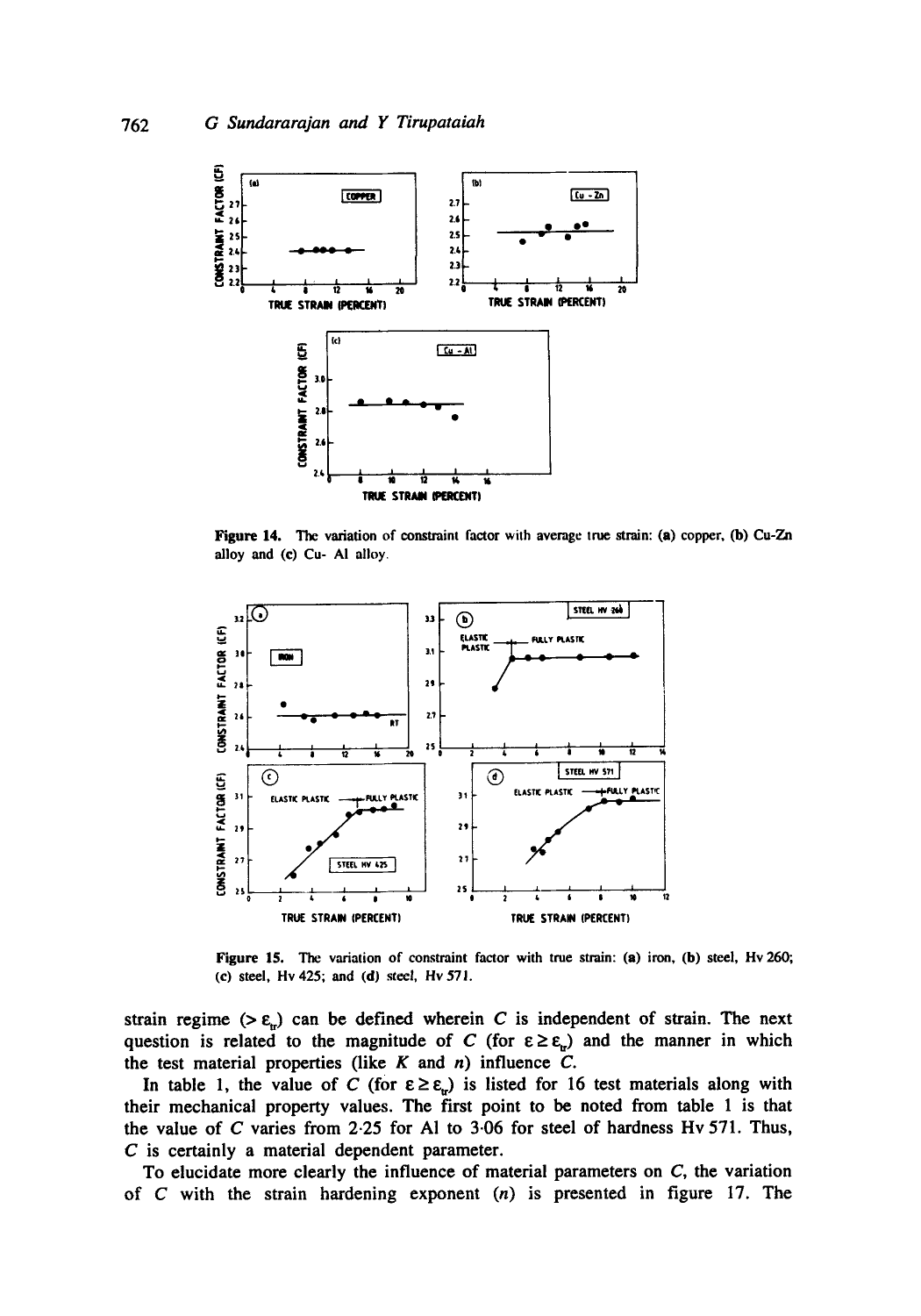**experimental values of C (from table 1) are indicated as filled circles while the value of C predicted by the equation due to Mathews (1980), given below is represented by the full line** 

$$
C = (3/1 + 0.5 n) (1.415)^n. \tag{17}
$$

It is clear from figure 17 that majority of the data points fit (17). However, there



Figure 16. The variation of constraint factor of an AI 7039 alloy with true strain: (a) aged, (b) overaged and (c) solution treated.

|                        | <b>Table 1.</b> The experimentally obtained constraint factors and |  |  |
|------------------------|--------------------------------------------------------------------|--|--|
| mechanical properties. |                                                                    |  |  |

| Material             | Hardness<br>(Hv; $kg/mm^2$ ) | Constraint<br>factor $(C)$ | K<br>(MPa) | n     |
|----------------------|------------------------------|----------------------------|------------|-------|
| Copper (Cu)          | $46 + 3$                     | $2-41$                     | 512        | 0.45  |
| Cu-20 Zn             | $56 \pm 2$                   | 2.52                       | 595        | 0-485 |
| $Cu-5.3 Al$          | $78 + 3$                     | 2.84                       | 915        | 0.52  |
| Nickel (Ni)          | $90 + 4$                     | 2.87                       | 490        | 0.20  |
| Iron                 | $77 + 3$                     | $2-61$                     | 568        | 0.26  |
| Steel A 1            | $314 + 3$                    | 2.93                       | 1300       | 0.096 |
| Steel A <sub>2</sub> | $356 \pm 6$                  | 2.92                       | 1375       | 0.07  |
| Steel A3             | $487 + 6$                    | 2.90                       | 1860       | 0049  |
| Steel A4             | $569 \pm 8$                  | 3 01                       | 2213       | 0.056 |
| Steel B1             | $260 \pm 3$                  | $3-06$                     | 1137       | 0-12  |
| Steel B <sub>2</sub> | $425 \pm 5$                  | $3-00$                     | 1534       | 0-061 |
| Steel B <sub>3</sub> | $571 \pm 6$                  | 3.06                       | 2163       | 0-05  |
| Al                   | $14 + 1$                     | 2.25                       | 135        | 0-28  |
| Al 7039 (ST)         | $86 + 2$                     | $2-44$                     | 605        | 0.268 |
| AI 7039 (PA)         | $169 \pm 3$                  | 2.96                       | 693        | 0.061 |
| AI 7039 (OA)         | $112 \pm 3$                  | $2 - 62$                   | 508        | 0115  |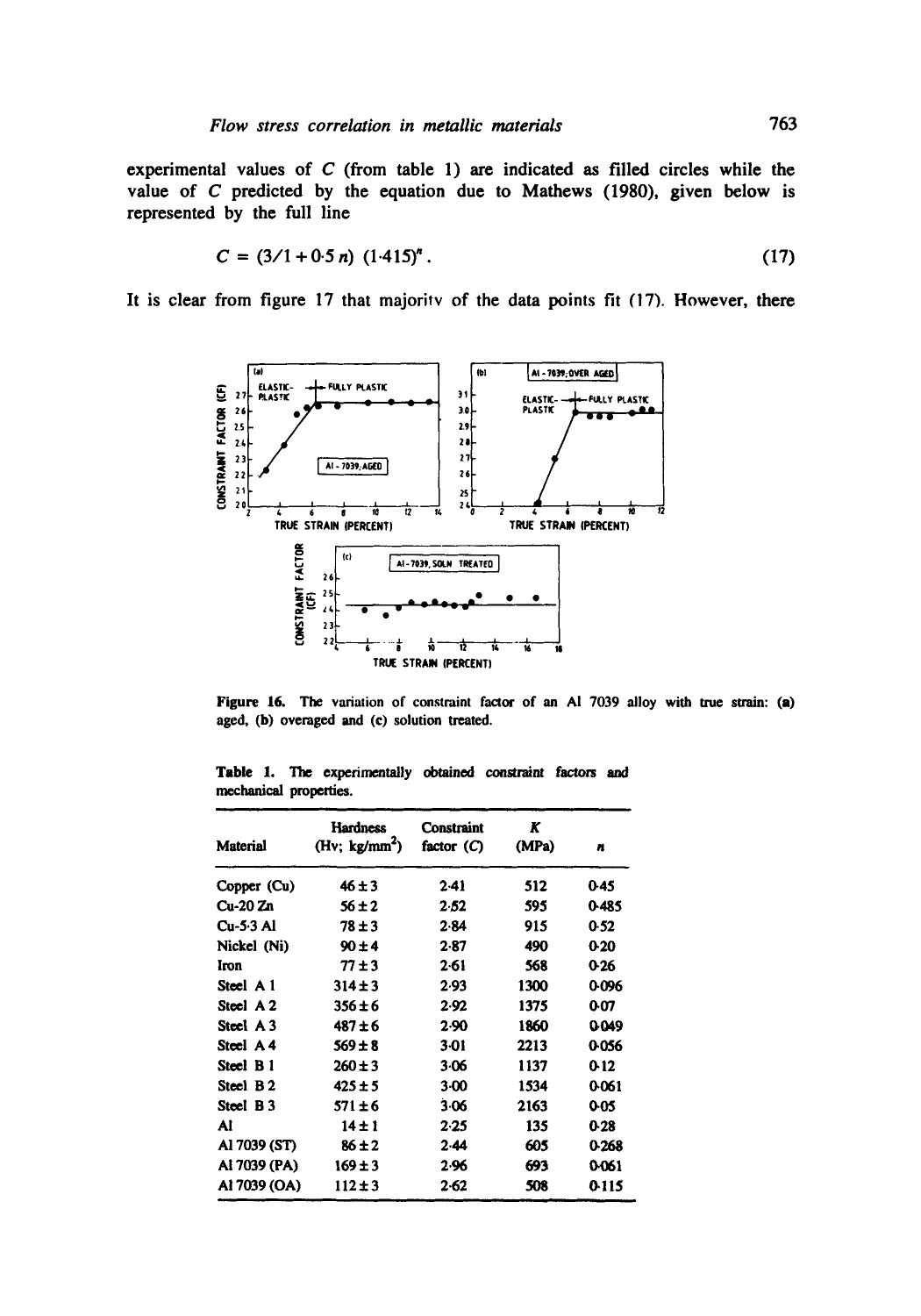

Figure 17. The variation of constraint factor  $(C)$  with strain hardening exponent  $(n)$ . The value of  $C$  predicted by Mathews  $((17)$  in the text) is represented by the full line.

are 6 data points which lie well below the theoretical line. A perusal of these data points indicate that they pertain to materials with low  $K$  values (see table 1) like Cu, Al, Fe, Cu-Zn, Al-7039 (ST) and Al-7039 (OA). To observe the effect of  $K$ per se on C more clearly, in figure 18, the ratio of experimental to predicted (17) value of  $C$  is plotted as a function of  $K$ . Figure 18 brings out the  $K$  effect very clearly and in fact suggests that K has an influence on C only when  $K \le 900$ MPa.

The influence of  $n$  and  $K$ , demonstrated by figures 17 and 18, can be combined to give the following empirical expressions for C.

$$
C = (3/1 + 0.5n) (K (MPa)/900)^{n/2} (1.415)^n
$$
 for  $K < 900$  MPa, (18)

$$
C = (3/1 + 0.5n) (1.415)^{n} \text{ for } K \ge 900 \text{ MPa}. \tag{19}
$$

**The values of C predicted by (18) and (19), for all the test materials listed-in table 1, is compared with the corresponding experimental values of C in figure 19. In this figure the diagonal line represents the perfect matching between the predicted and experimental values. It is obvious from figure 19 that (18) and (19)**  have the capability to predict  $C$  values for a wide range of materials within  $\pm 10\%$ .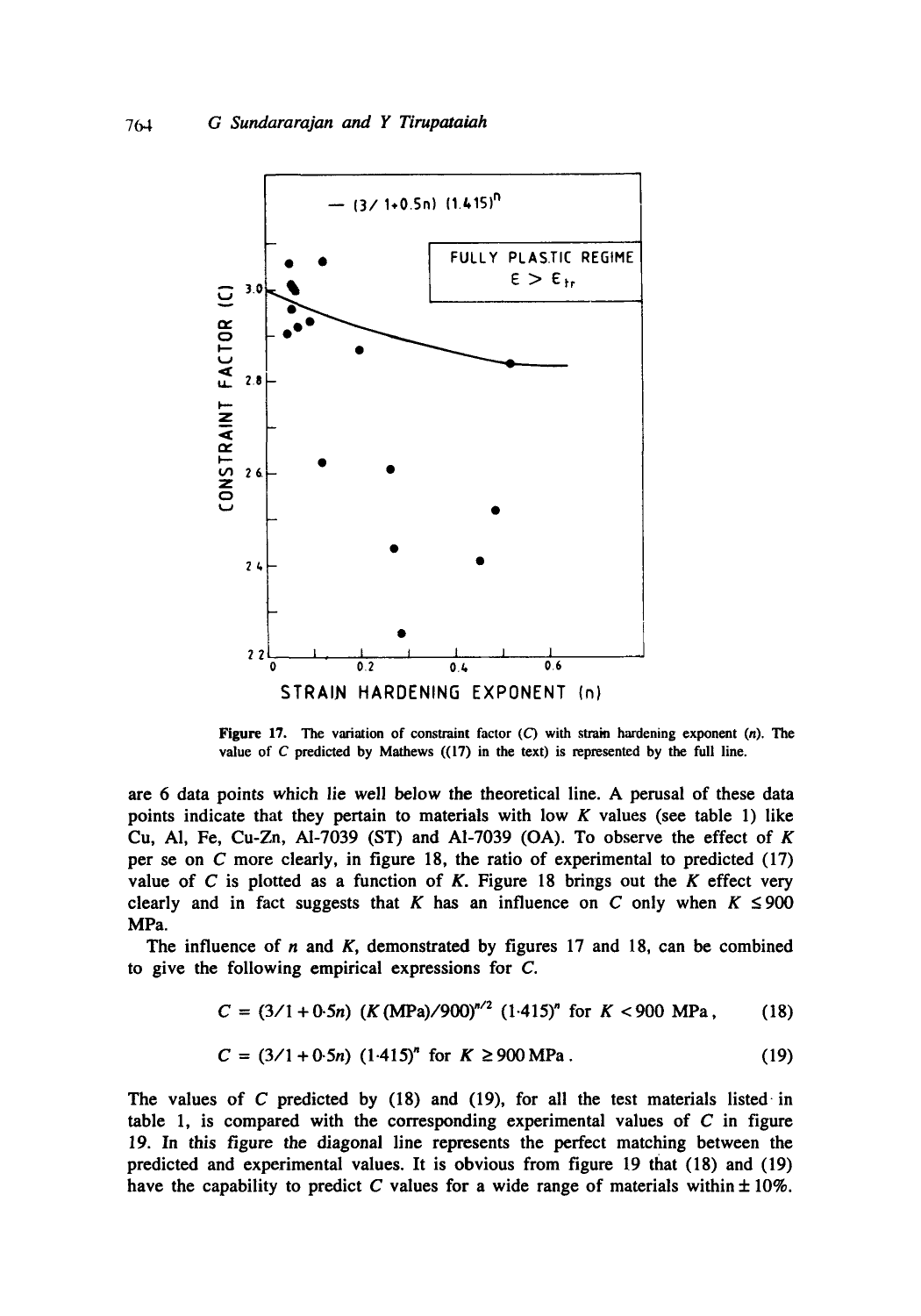

Figure 18. The variation of the ratio of experimental value of  $C$  (table 1) to the predicted value of  $C$  (17) with the strength coefficient  $(K)$ .

### 3.5 *Constraint factor at high strain rates*

All the discussions pertaining to  $C$  has so far dealt with only static indentation tests. On the other hand, it is not clear as to whether the concepts related to  $C$ , developed in §§ 3.2 to 3.4, are equally valid under dynamic indentation conditions. It is demonstrated below, albeit in an indirect fashion, that the concepts related to C are indeed valid even under high strain rate deformation conditions characteristic of dynamic indentation.

In figure 20, the microhardness-depth profiles measured on surfaces, obtained by sectioning the indent formed on the test material along its diagonal, are presented for both static and dynamic indentations in the case of iron and copper. The main point to be noted in figure 20 is that the microhardness-depth profiles are nearly identical for both static and dynamic indents when the comparison is made at nearly the same average strain. Thus, it can be concluded that not only the size of the plastic zone (defined as  $L$  in figure 20) but also the strain distribution within the plastic zone are identical irrespective of whether the indentation occurs under static or dynamic conditions. Figure 9, wherein the size of the normalized plastic zone is indicated for both static and dynamic indentations, also provides additional proof for the statement that the plastic zone size does not depend on whether the indentation is done under static or dynamic conditions. Since the energy dissipated in the plastic zone during indentation is largely a function of the plastic zone size and the strain distribution within the plastic zone (for a given material), it follows that C should not be dependent on the indentation rate (i.e. static or dynamic).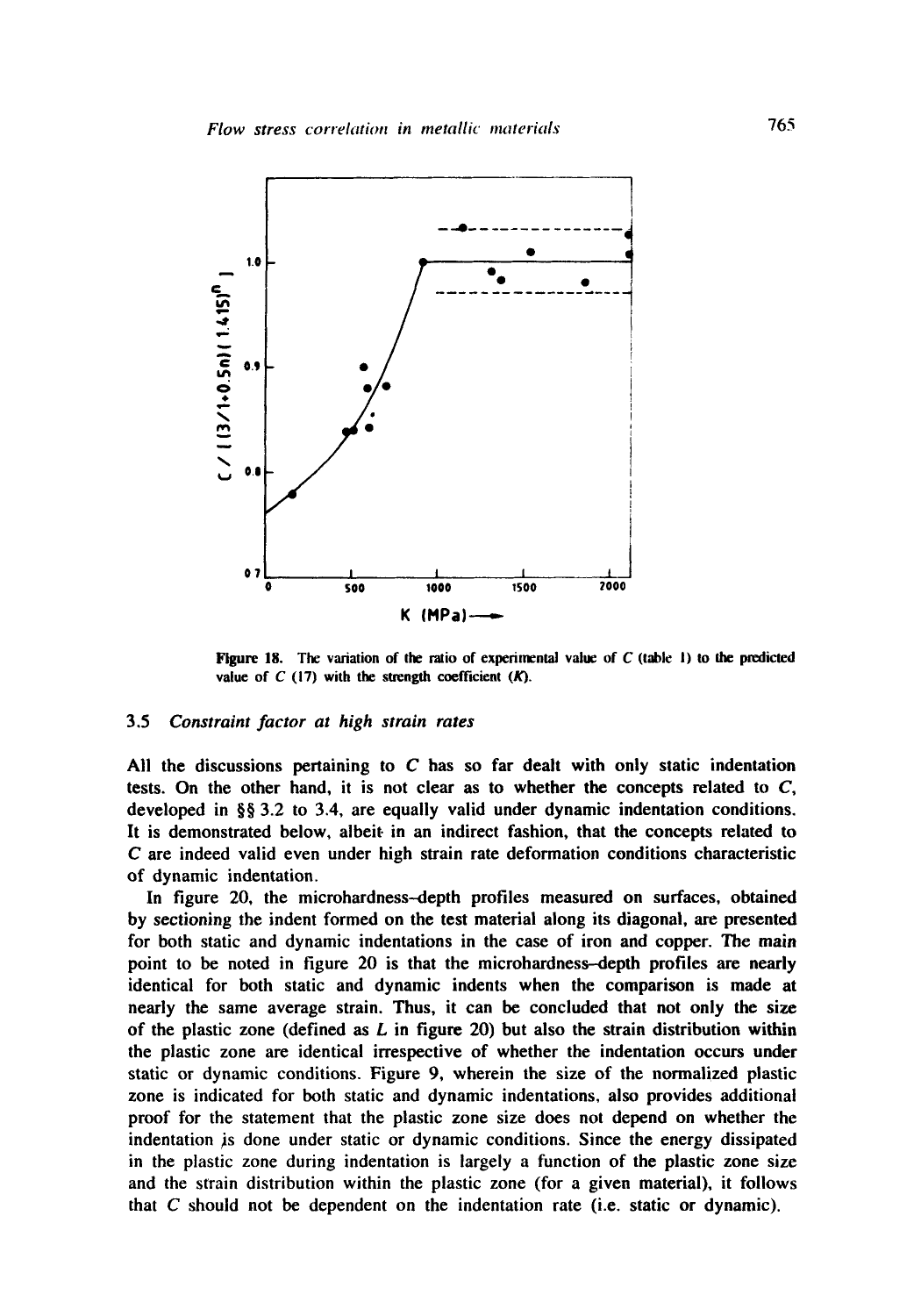

**Figure** 19. A comparison of the experimental value of C (table I) with the value of C predicted by the empirical equations  $((18)$  and  $(19)$  in the text) in the case of a number of metallic materials.

In figure 21, the variation of the flow stress  $(\sigma)$  of Cu with strain  $(\epsilon)$  is presented. The solid lines represent the static and dynamic  $\sigma - \varepsilon$  curves of Cu derived from static and dynamic indentation tests respectively. The dashed line represents the static and dynamic  $\sigma - \varepsilon$  curves of Cu obtained by Follansbee and Kocks (1988) utilizing tensile test and split Hopkinson pressure bar test respectively. The figure shows that the  $\sigma - \varepsilon$  curves derived from indentation tests compare very well with the data of Follansbee and Kocks (1988). Since the same value of 2.41 was used for C while deriving both the dynamic and static  $\sigma - \varepsilon$  curves from the corresponding hardness-strain curves, the data presented in figure 21 provides additional proof for our assumption that  $C$  is not a function of indentation rate.

In the case of static indentations, C is independent of strain for  $\varepsilon > \varepsilon_{rr}$  (15). A similar condition applies for dynamic indentations as well. However, an additional restriction manifests itself during dynamic indentation. As demonstrated elsewhere (Tirupataiah and Sundararajan 1991a), beyond a critical strain  $(\varepsilon_c)$ , the plastic zone starts decreasing in size with increasing strain due to the onset of localization of plastic flow. Once the localization of plastic zone occurs, the  $H_d$ - $\varepsilon$  curve which usually increases with increasing strain shows a downturn (see figure 5 for example) and the constraint factor also starts decreasing. Further, the Tabor relation for  $\varepsilon_{av}$ is no longer applicable under such conditions. As shown in an earlier publication (Tirupataiah and Sundararajan 1991a), the expression for  $\varepsilon_c$  is obtained as,

$$
\varepsilon_{\rm c} = \left[ nA/C \right]^{1/n+1}; \ A = \rho_{\rm c} C_{\rm o} T_{\rm m}/K. \tag{20}
$$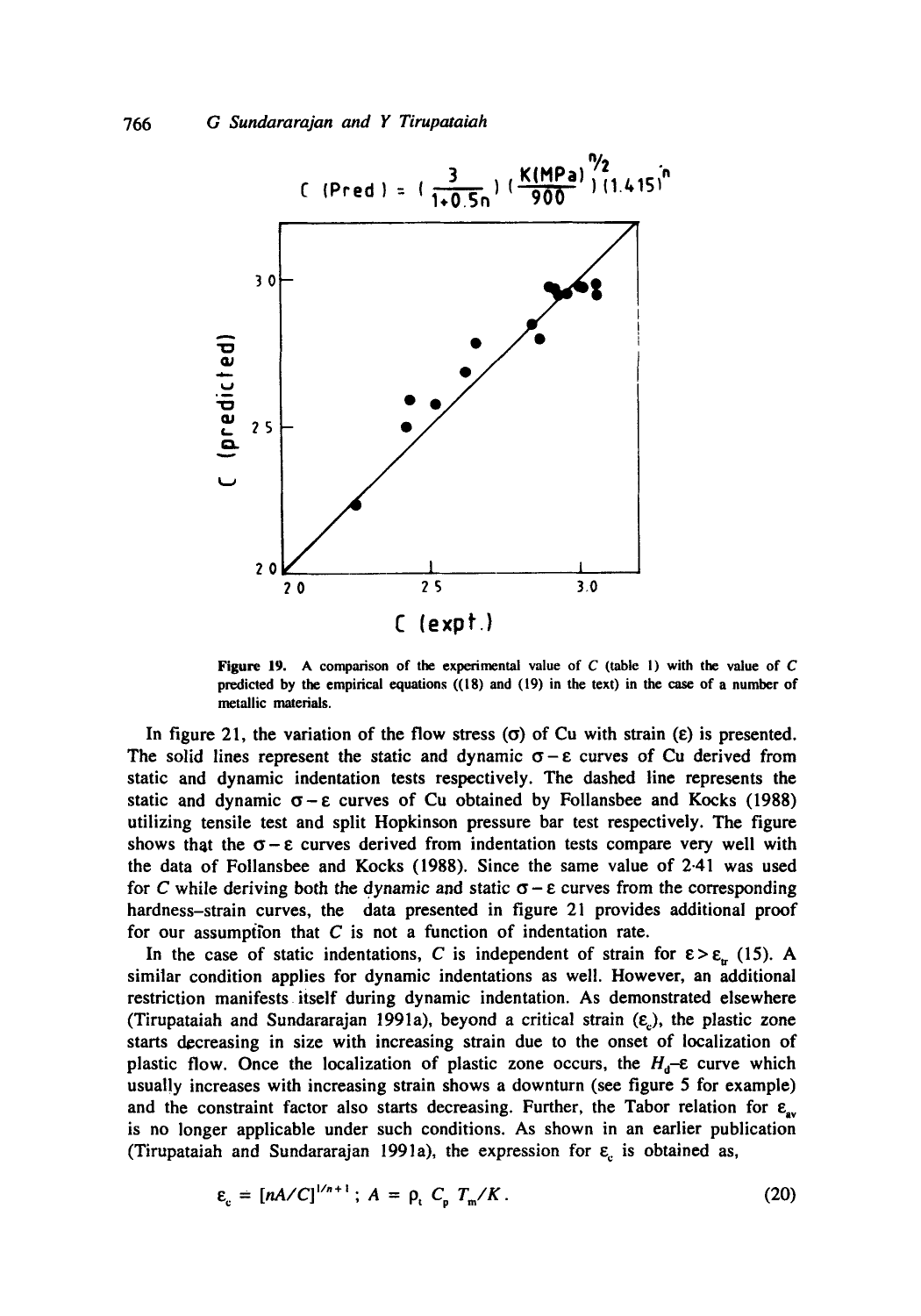

Figure 20. The microhardness-depth profiles obtained on statically and dynamically indented samples of iron and copper. In each of these profiles, the filled and unfilled symbols represent microhardness data obtained on dynamically and statically indented samples to nearly the same average strain.

In (20), C is the normalized temperature dependence of flow stress ( $\sim 0.5$  for many metals) and  $\rho_t$ ,  $C_p$  and  $T_m$  represent the density, specific heat and melting point respectively of the test material. In figure 22, the values of  $\varepsilon$  predicted by (20) is presented for a number of metallic materials. In general, lower the  $K$  value and higher the *n* value, higher is the  $\varepsilon$  value.

#### 3.6 *Test conditions for strain independent C*

In earlier sections, it has been shown that the average strain induced during indentation (static or dynamic) should exceed  $\varepsilon_{tr}$  (15) for C to be independent of strain. In the case of dynamic indentation, an additional constraint for  $C \neq f$  ( $\varepsilon_{av}$ ) is that  $\varepsilon_{av}$  should be less than  $\varepsilon_c$  for localization (20). In figure 23, the computed values of  $\varepsilon_{tr}$  (using (15)) and the experimental values of  $\varepsilon_{\rm c}$  (from Tirupataiah and Sundararajan 1991a) are indicated in the form of bar graphs for a number of metallic materials.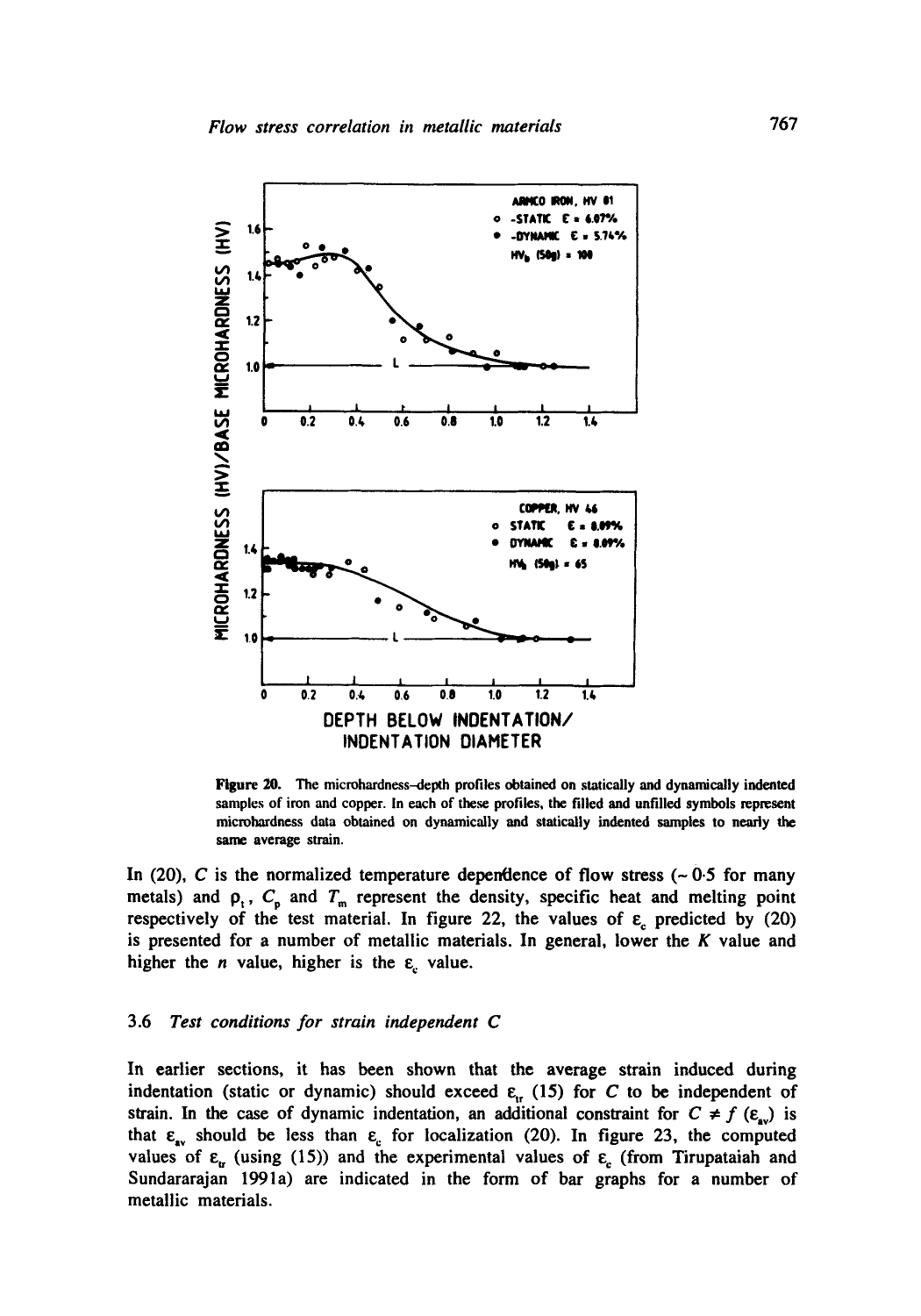

Figure 21. A comparison of the present dynamic and static data (full lines) for copper with that of Follansbee et al *c*dotted lines).



Figure 22. The variation of  $\varepsilon_c$  predicted by (20) as a function of parameter A for a number of test materials.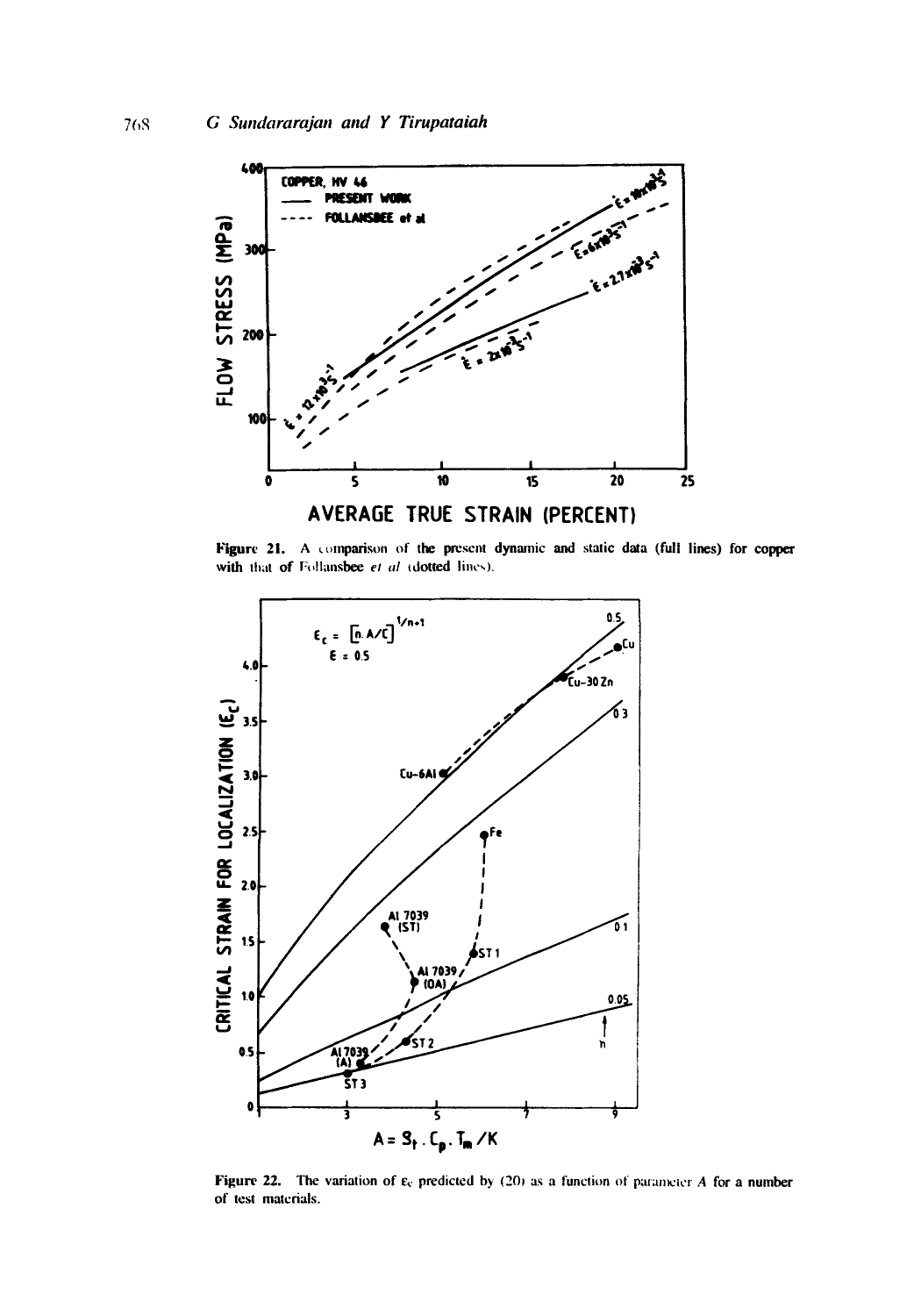

Figure 23. The computed values of  $\varepsilon_{tr}$  (9) and the experimental values for  $\varepsilon_{c}$  for a number ol metals and alloys. Each bar in the tigure represents one material.

If static indentation conditions are considered,  $\epsilon_{av}$  should exceed  $\epsilon_{tr}$  for obtaining a strain independent C. From figure 23, it is clear that  $\varepsilon_{tr}$  varies quite widely depending on the test material properties. The value of  $\varepsilon_{tr}$  is lower than 1% in the case of metals and alloys like Cu, Cu-Zn, Cu-AI, Fe, AI and Ni. In contrast, in the case of steels and Al alloy in the peak and overaged conditions,  $\varepsilon_{\text{L}}$  exceeds 4% and becomes as high as 10.6% in steel with a hardness of Hv 571.

A strain independent value for  $C$  is possible under dynamic conditions only if  $\epsilon_{av} < \epsilon_c$  in addition to the other condition  $\epsilon_{av} > \epsilon_{ur}$ . In figure 23, the experimental values of  $\varepsilon_c$  are also indicated except for cases where  $\varepsilon_c$  exceeds 20%. Strains beyond 20% are not considered since the indentation technique is not capable of inducing average strains in excess of 20%. Thus, for each material represented as a bar in figure 23, the portion of the bar which remains unshaded represents the useful  $\varepsilon_{av}$  regime wherein a strain-independent C value can be obtained under dynamic indentation conditions. A perusal of figure 23, with the above definition in mind, indicates that the useful  $\varepsilon_{av}$  regime is large for materials like Cu, Cu-Zn, Cu-AI, AI and Ni. In the case of materials like Fe, steel BI (Hv 260) and AI alloy (ST condition), the useful  $\varepsilon_{av}$  regime is quite restricted (e.g. between 1 and 8%)